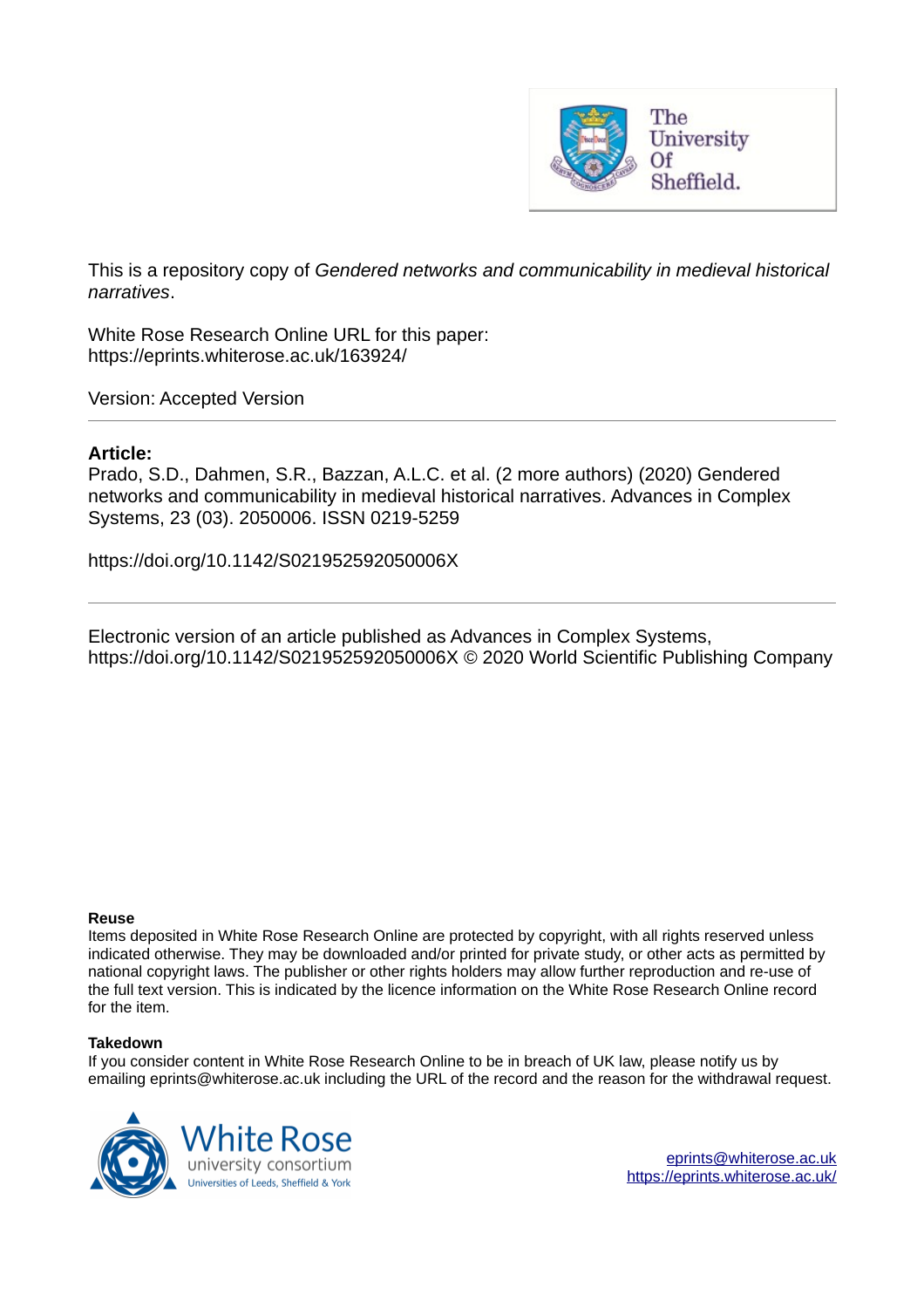S. D. Prado and S. R. Dahmen Instituto de Física, UFRGS C.P. 15051 90570-051 P. Alegre, RS, Brazil  $s and ra. prado@ufrgs.br, silvio.dahmen@ufrgs.br$ 

> A. L. C. Bazzan Instituto de Informática, UFRGS, C.P. 15064 91501-970 P. Alegre, RS, Brazil  $b$ azzan@ufras.br

M. MACCARRON Department of Digital Humanities, University College Cork Cork, T12 YN60 Ireland mairin.maccarron@ucc.ie

> J. Hillner Department of History, University of Sheffield, Sheffield, S3 7RA UK j.hillner@sheffield.ac.uk

Since the 1970s, scholars have begun to pay attention to the presentation of women in Bede's Ecclesiastical History of the English People, the main source for the early history of Britain (from the first to eighth centuries AD). Vastly different conclusions have been drawn, ranging from positivist approaches which saw the period as a golden age for women to rather more negative assessments, which argue that Bede suppressed the role of women. By analysing the concept of communicability and relevance of certain nodes in complex networks we show how Bede's Ecclesiastical History affords women complex and nuanced social roles. In particular we can show the independent importance of certain abbesses, which is a significant result and challenges much of the existing scholarship on Bede's attitude to female power.

Keywords: Gendered Networks and Communicability and Node Relevance and Medieval History

## 1. Introduction

Over the last few years, there has been an explosion in the use of network science as a quantitative approach to analysing interpersonal relationships in human societies [1, 2]. Notwithstanding the fact that applications of networks in the Social Sciences date back more than 5 decades [3], this renewed interest in the subject is mainly due to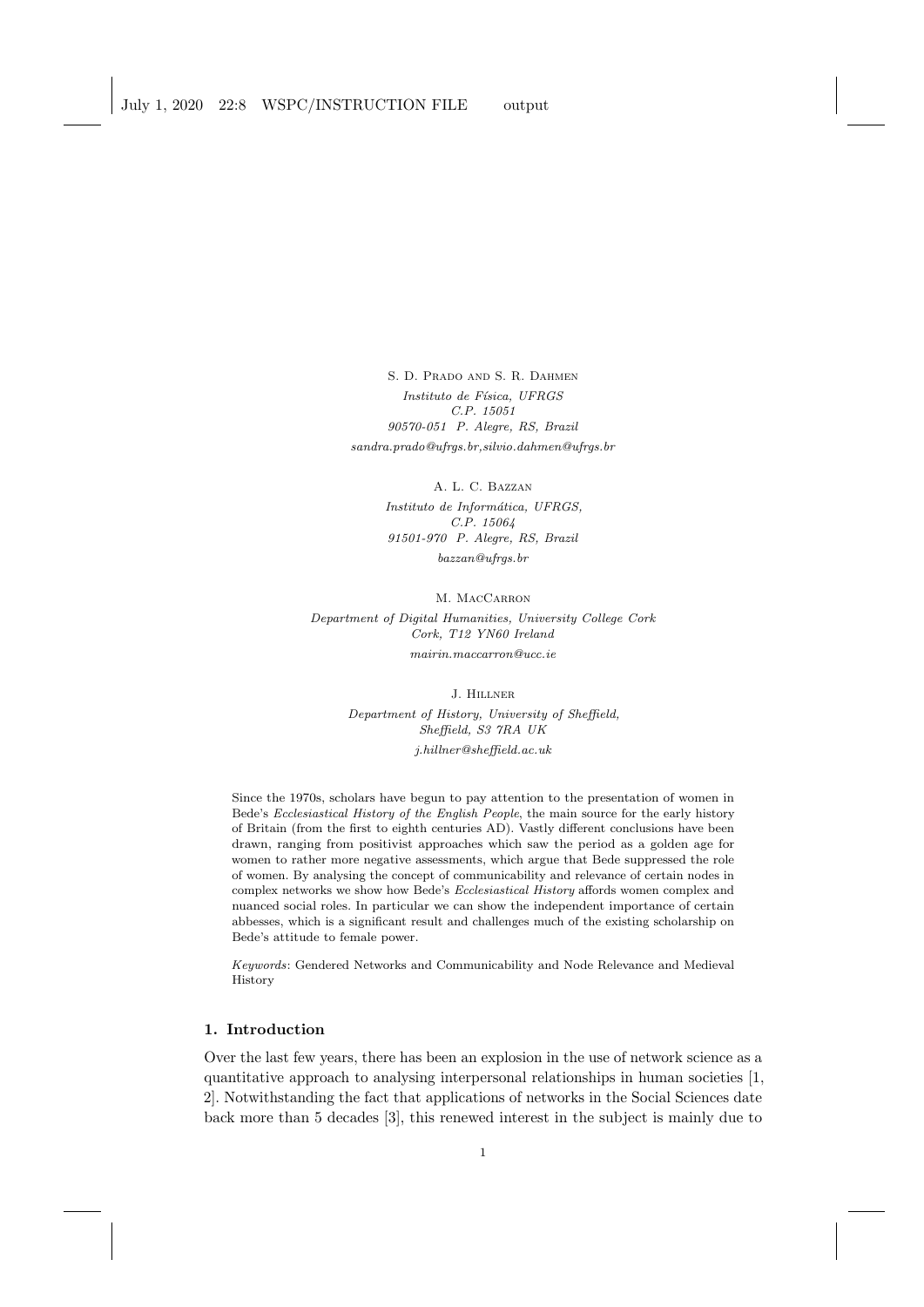the increase in computational capability at our disposal. As a result, historians have also begun looking to these digital methodologies with the intention of gaining new insights into their subject matter [4–6]. Much of the work of historians in this area tries to reconstruct 'real' social networks, based on data from a variety of sources, to understand the power of communities in the past [7]. This article, by contrast, builds on recent studies of character networks in narratives, fictional or otherwise, which seek to reconstruct how individual texts or sets of texts present the connections between actors they describe, and with what results [8–11]. A benefit of the study of character networks is that it not only allows us to unveil complex hidden structures in past societies, as network science generally does, but to reveal unspoken principles underlying the representation of human relationships through investigation of who the authors of these texts connected with whom. For this reason, we are seeking to show that it lends itself particularly well to the study of the role of women in past societies, as it allows us to understand whether gendered attitudes - by authors of specific texts and potentially the societies they lived in - affected how these roles were represented. The employment of network analysis to investigate gender stereotypes and the social roles of women is a surprisingly underused approach in the Humanities at least, but can perhaps be traced back to a general tendency, also noticeable in in data science, to not systematically collect data on gender from the historical record [12].

In order to do this, we apply this approach to the representation of women in Bede's Historia Ecclesiastica Gentis Anglorum (henceforth called HE) a text completed in the north-east of Britain in AD 731 [13]. Bede's HE offers an unusually comprehensive and coherent picture of events in Britain in this period. However, although his account is without parallel for our knowledge of British history in the seventh and early-eighth centuries, we should remember that Bede was a monk, who had entered his monastery at the age of seven and spent his entire life in a monastic milieu. Since the 1970s, much scholarly attention has been paid to Bede's presentation of women and vastly different conclusions have been drawn. These vary from positivist approaches which saw the period as a golden age for women [14]; negative assessments which argue that Bede actively suppressed the role of women, both queens and abbesses, in his book [15, 16]; and more recent studies which argue that, when Bede's HE is read alongside his far more numerous works on theology, his subtle presentation of the agency of queens in the HE becomes more apparent [17]. This article presents the preliminary results of our network analysis of Bede's HE, and our findings challenge the argument that Bede suppressed the role of women in the book.

We specifically analyse the communicability of nodes, *i.e.* their ability to send or receive information [18–20]. We compare temporal measures with aggregate ones and discuss the importance of characters according to the definitions of [21–23]. By 'importance' we mean the characters that our analysis reveals were important to Bede in his construction of the narrative. Our results show that some women were indeed very important within the network structure of the narrative and this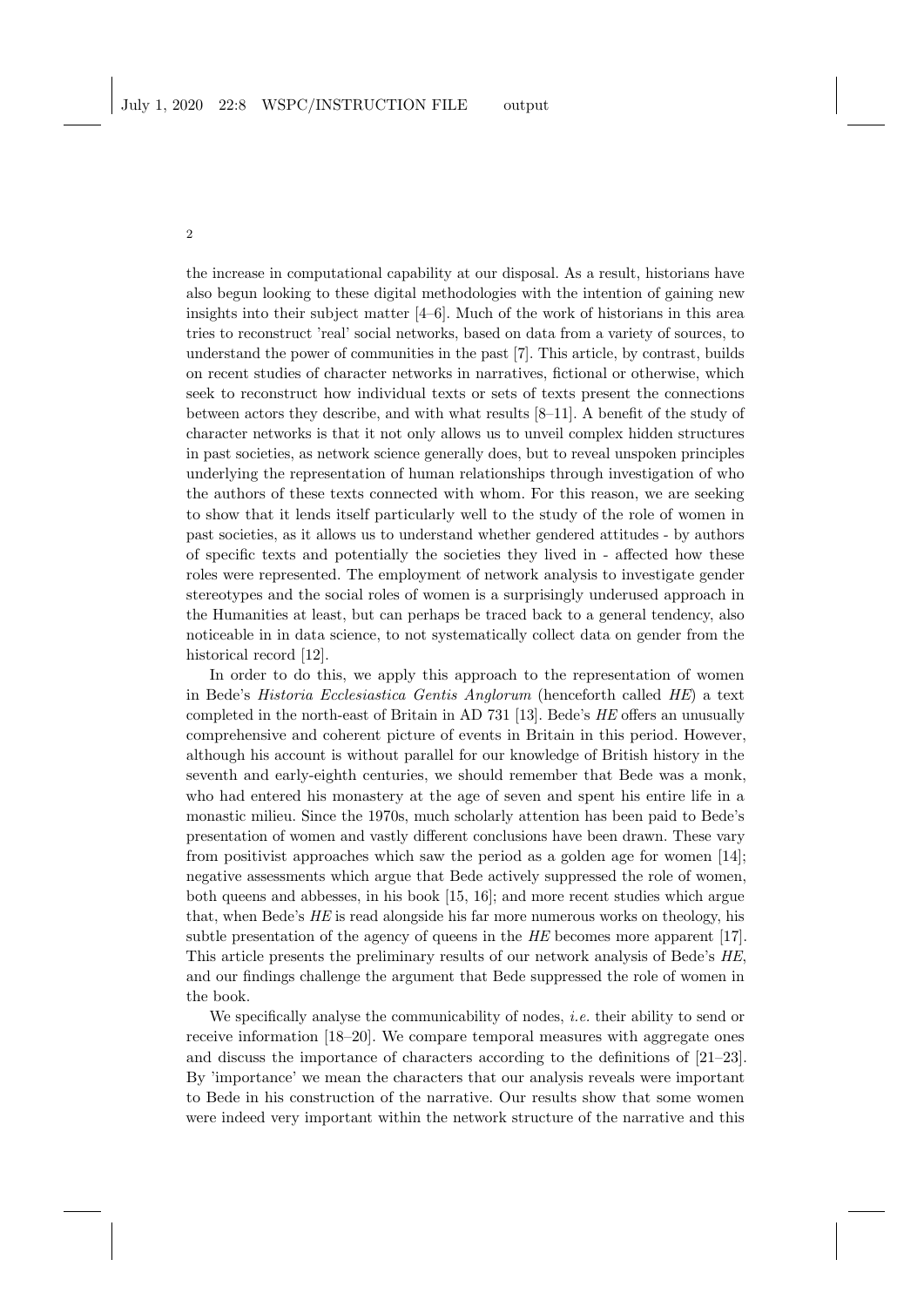importance is unrelated to the powerful men to which they were connected. The constitutive role of certain women in this historical character network would not emerge without the techniques applied here.

This paper is organized as follows: in the next section we briefly discuss Bede's work in its historical context and the reason for choosing it as a case study. This is followed by a section on communicability for aggregate and temporal networks and the definition of node relevance. We then present our results, with particular emphasis on women and discuss those from a historical viewpoint. We conclude with some perspectives for future work and discussion on the use of networks in history.

## 2. Bede's Ecclesiastical History of the English People and its Network

The Venerable Bede  $(c. 673 - 735)$  was a monk in Northumbria and one of the foremost scholars of Western Europe of his time. He wrote extensively on theology, history, mathematics, natural phenomena and time reckoning  $[24-26]$ .

Notwithstanding the extensive range of his literary production, he has gone down in history as the 'Father of English History' because his work is our main source for the early history of Britain. Bede was part of extensive intellectual and ecclesiastical networks, including the archbishopric of Canterbury and other monasteries and churches throughout Britain, many of whom assisted in his efforts to learn about the history of his people. Thanks to the efforts of the founding abbot of his monastery, Benedict Biscop (d. 690), who visited Rome five times and always returned with books and other ecclesiastical resources, Bede had access to one of the best stocked libraries anywhere in Europe at this time. The depth of his learning is apparent in his historical, theological and scientific writings. In the HE, Bede endeavoured to reveal his own people's role in the unfolding of salvation history by recounting the story of their conversion to Christianity and burgeoning membership of the universal church. His work encompasses approximately 800 years, from the Roman conquest of Britain by Julius Caesar in 55 BC to AD 731.

Bede's HE is divided into five books which are to a certain extent chronologically ordered. These books are further divided into chapters, ranging from 20 to 34 depending on the book. Book 1 opens with a description of Britain's geographical position and covers the longest period of time running from Julius Caesar's first invasion in the first century BC up to the late sixth century and the arrival in Kent of Christian missionaries sent from Rome. Books 2 to 5 recount the gradual movement of Christianity from Kent to the northern kingdom of Northumbria, including the significant setbacks experienced by the missionaries, and by the conclusion of the book Bede indicates that the whole island has accepted Christianity. Books 3 and 4 chart the movement from early Christianity to the mature establishment of the Church including the proliferation of monasteries in the second half of the seventh century. Historians have long noticed the importance of books 3 and 4 for the HE's overarching narrative and our examination has confirmed that also, in terms of the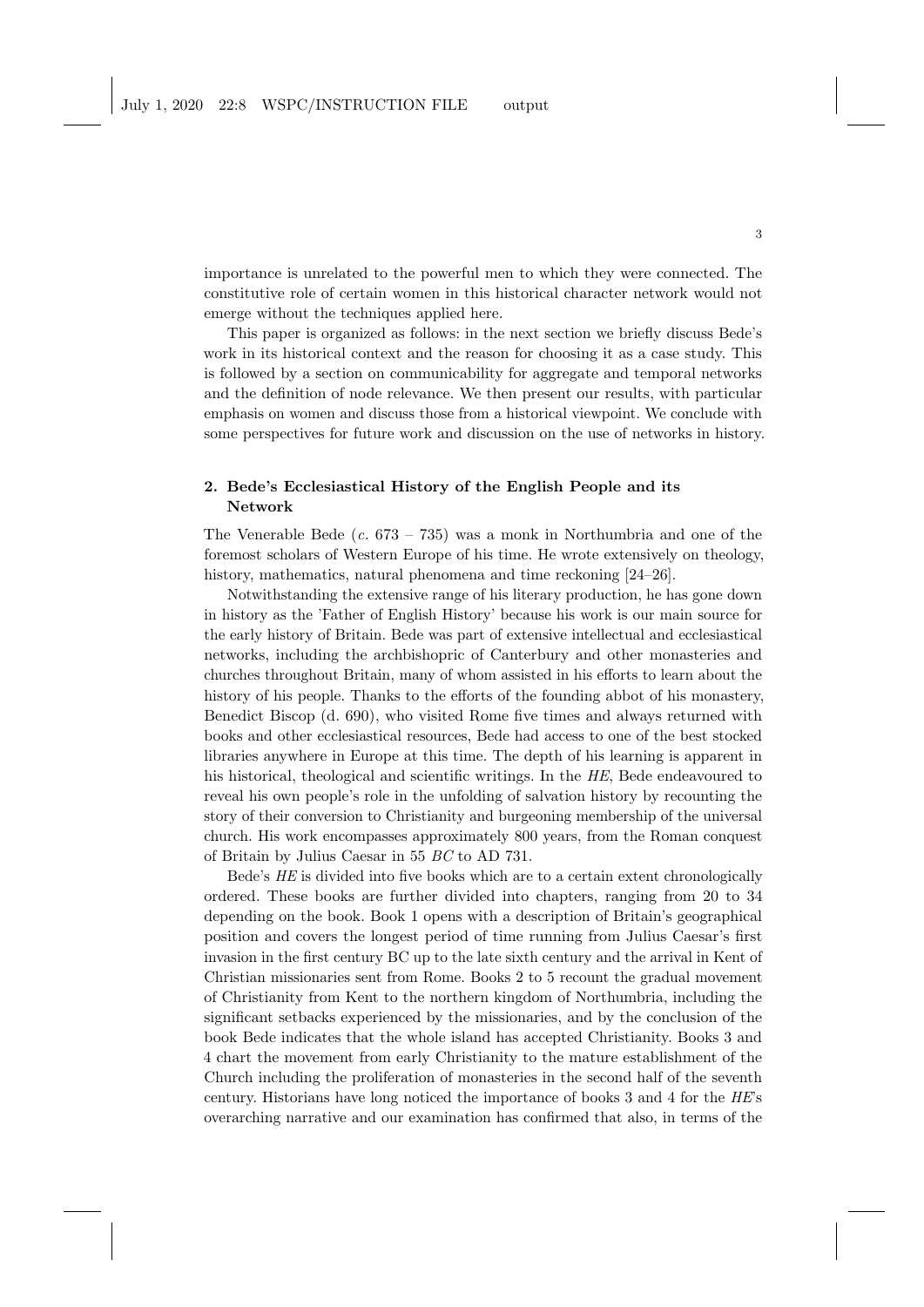number of characters and connections, books 3 and 4 dominate the narrative.

## 2.1. Network and data gathering

4

In this project we have developed a data model that classifies the types of relationship we encounter in our sources into 21 different categories of relationship; here we will focus on 15 undirected categories as explained below. This data model offers depth of analysis as we can distinguish the relationship between spouses, from those of family members, members of a monastic community, or military combatants to name but some. In some cases however these categories generate networks composed of very small clusters which are not connected to each other, making their analysis problematic from a mathematical point of view. Thus bearing in mind that the goal of this article is to understand the representation of women in Bede's HE and given that some of the categories in his work are indeed very sparse, we opted for a coarse grained approach and did not use the classification of links. This allowed us to have more dense and interconnected networks, making the analysis meaningful.

Whenever two or more persons are described by Bede in some sort of interaction, an edge between them is recorded. That is, we connect characters if we are explicitly told that they are connected, such as when two characters are presented as brothers, or implicitly when two characters are presented as part of the same enterprise at the same time, for example, members of the same missionary team. This is done manually as this is the only way that we can record networks with such depth.Moreover, many of the characters are unnamed or they are a collective group and any automated reading method would not be able to single them out (see Fig. 2 for an example network; note that some of the blue circles are unnamed women). We also work from the original Latin. Edges are weighted, that is we associate with them a value  $\geq 1$  which accounts for the number of times the corresponding nodes interacted throughout the narrative. When categories are combined, edge weights are added.

As we shall argue in more detail below, when studying the ability of nodes to communicate we must differentiate between their ability to send or receive information. For directed networks this is a given, but for undirected ones this difference arises as an effect of temporal ordering of links [18]. We explain this apparently contradictory idea in the Appendix, taking as an example a simple synthetic network. Since we were interested in this time-generated asymmetry, we studied only the network which excludes directed links, such as letter recipients, textual transmission and patronage. We effectively worked with a network composed of 15 undirected categories. In this case the network has 473 characters, of which 62 are women. The number of links is 2340. Below we present a table with the number of people P and links L for each book: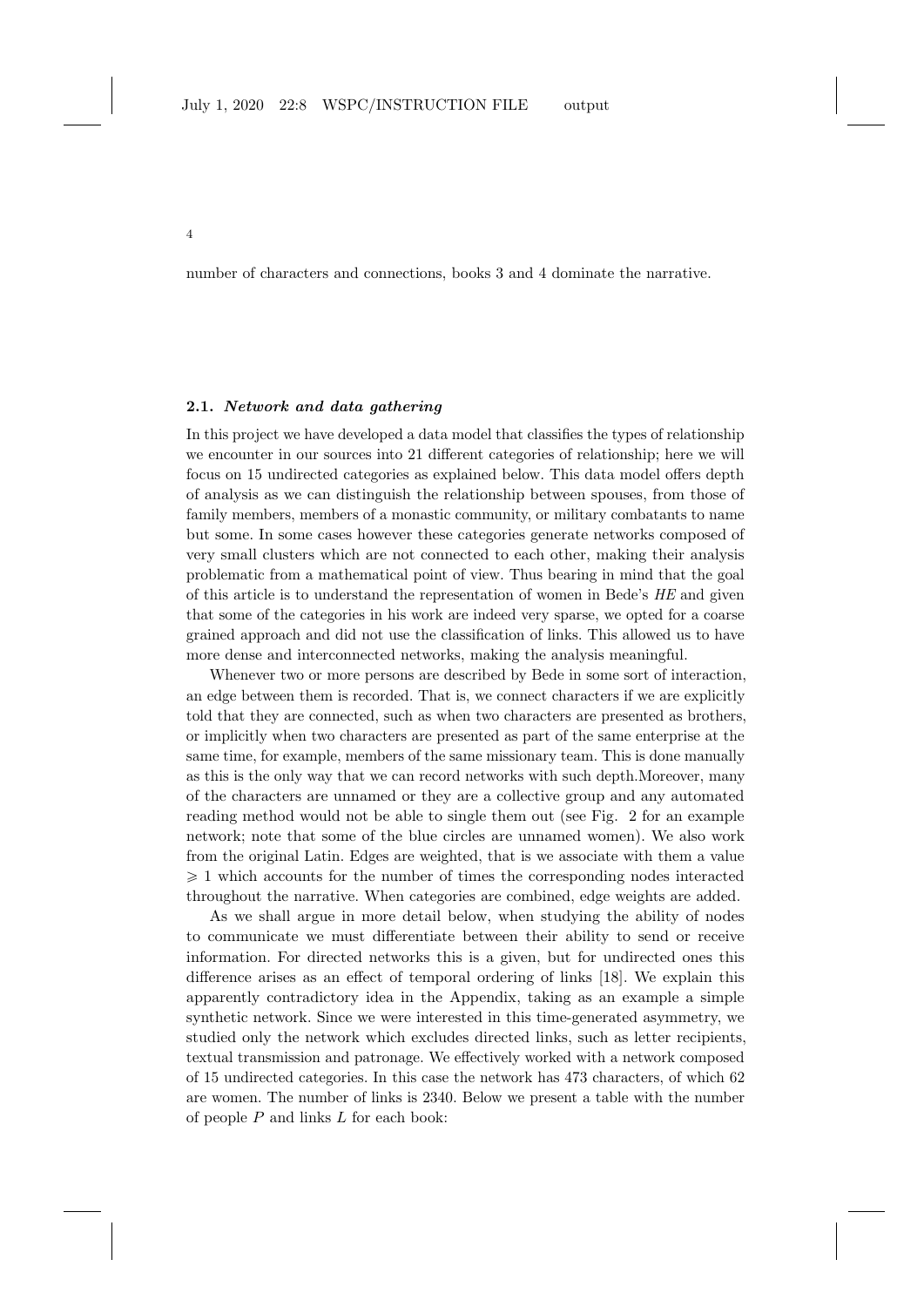|        | P   | L    | % of links |
|--------|-----|------|------------|
| Book 1 | 87  | 276  | 12         |
| Book 2 | 89  | 456  | 19         |
| Book 3 | 143 | 712  | 31         |
| Book 4 | 144 | 572  | 24         |
| Book 5 | 117 | 324  | 14         |
| total  | 473 | 2340 | 100        |

Table 1: Number of people/vertices P and undirected links/edges L of Bede's *HE*. The last column is the percentage of links of each book relative to the total number of links.

Even though there is one more character in Book 4 as compared to Book 3, the latter has a considerably larger number of links and consequently more weight than all other books. The effect of this dominance of book 3 will be discussed in the section where we present our results.

#### 3. Methods

In this paper we use two measures to assess the relevance of characters in the narrative of Bede: communicability and importance<sup>a</sup>. We discuss both measures in details in what follows.

## 3.1. Communicability

The communicability between a pair of nodes is usually defined as the shortest path connecting them. It owes its name to the idea that even when any two nodes are not directly connected, a signal starting from one can reach the other through intervening nodes. In this context, communicability plays a role in epidemic spreading, signal transmission and the submission/adjustment to social normal, to name a few examples [20]. Intuitively it is also clear that in certain situations the communication between any two given nodes might not happen through the shortest possible path between them but by means of longer ones. Thus one may generalize the idea of 'path' between any two nodes i and j to that of a 'walk' [18]. A path of length k is a sequence of k different edges  $e_1, e_2, \dots e_{k-1}, e_k$  connecting i to j. On the other hand, a walk of length  $k$  between  $i$  and  $j$  is a sequence of not necessarily different edges connecting both nodes, i.e. edges can be traversed more than once on the way from

<sup>a</sup>Henceforth we use the terms relevance and importance interchangeably.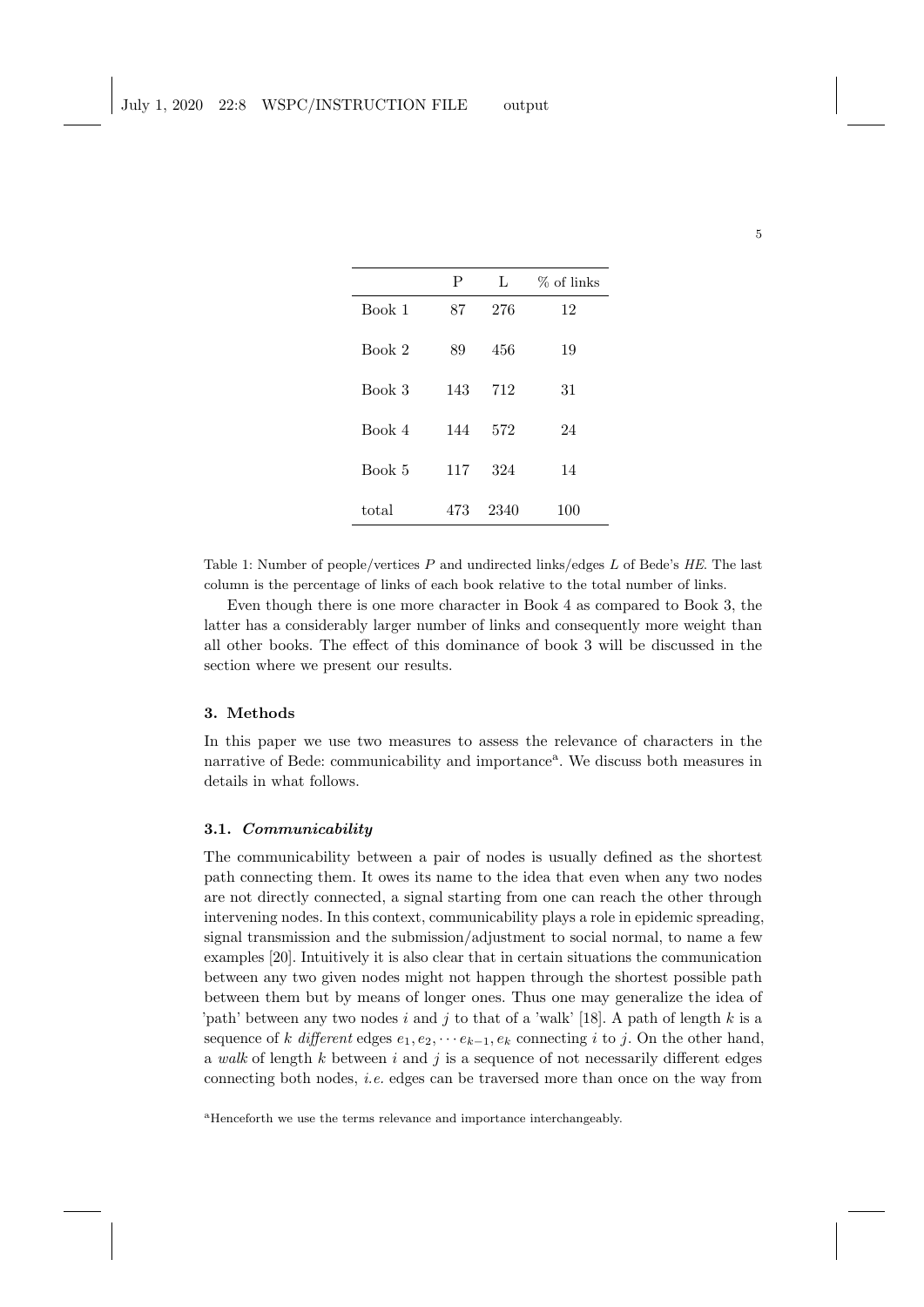i to j. A path implies an edge being crossed only once, whereas in a walk we are allowed to pass the same edge again and again as long as it is undirected. Directed edges can be traversed only once in a specific direction. This idea can be made more precise as follows.

A network is a set of vertices  $\{V\}$  and edges  $\{E\}$  that can be depicted as a graph  $G = (V, E)$ . Let  $|V| = P$  be the number of vertices and  $|E| = L$  the number of edges. For this graph one may define the adjacency matrix  $A(G) = A$  whose elements are given by:

$$
A_{ij} = \begin{cases} 1 & \text{if } i \text{ and } j \text{ are connected} \\ 0 & \text{if } 0 \text{ otherwise.} \end{cases}
$$
 (1)

It is a known fact in the field of algebraic graph theory that the  $(i, j)$ -entry of the k-th power of the adjacency matrix  $(\mathbf{A}^k)_{ij}$  is equal to the number of walks of length  $k$  between nodes i and j [18, 27]. Therefore one may define the communicability  $C_{ij}$  between nodes i and j as the sum of all walks between them:

$$
C_{ij} = \mathbf{A}_{ij} + (\mathbf{A}^2)_{ij} + (\mathbf{A}^3)_{ij} + \cdots
$$
 (2)

Undirected links can make this sum diverge. In order to circumvent this problem we can modify it by including a 'damping' factor  $\alpha < 1$  so that the sum converges for a properly chosen value of  $\alpha$  [29]:

$$
\mathbf{C} = \alpha \mathbf{A} + \alpha^2 \mathbf{A}^2 + \alpha^3 \mathbf{A}^3 + \dots = (\mathbf{I} - \alpha \mathbf{A})^{-1} = Res(\mathbf{A})
$$
(3)

In the passage from the 2nd to the 3rd equation we used the fact that

$$
1 + ar + (ar)2 + (ar)3 + \dots = \frac{1}{1 - ar}
$$
 (4)

is a geometric series of ratio ar but properly defined for a matrix. This quantity is also called the resolvent of matrix A,  $Res(A)$  for short and I the identity matrix. It can be shown that if  $\alpha = 1/|\lambda_{max}|$  then convergence of (3) is guaranteed.  $\lambda_{max}$  is the largest eigenvalue of **A** and  $|\lambda_{max}|$  is the so-called spectral radius of **A**.

Equation (3) can be applied to adjacency matrices representing directed or undirected networks. For the context of the present work its most advantageous property is that it can be easily extended to treat temporal networks [18, 29, 34]. For the sake of completeness we briefly discuss this extension before we present our results.

When one has a series of discrete-time representations of a dynamic network, the resulting network may be represented by a time-ordered sequence of adjacency matrices, one for each time layer. This system can be represented as one single higher-dimensional block matrix which respects the arrow of time. In order to achieve this goal the authors of [29] introduced the notion of a dynamic walk and the temporal version of Eq. (3) as follows:

$$
C = (I - \alpha A^{(1)})^{-1} (I - \alpha A^{(2)})^{-1} \cdots (I - \alpha A^{(M)})^{-1}
$$
(5)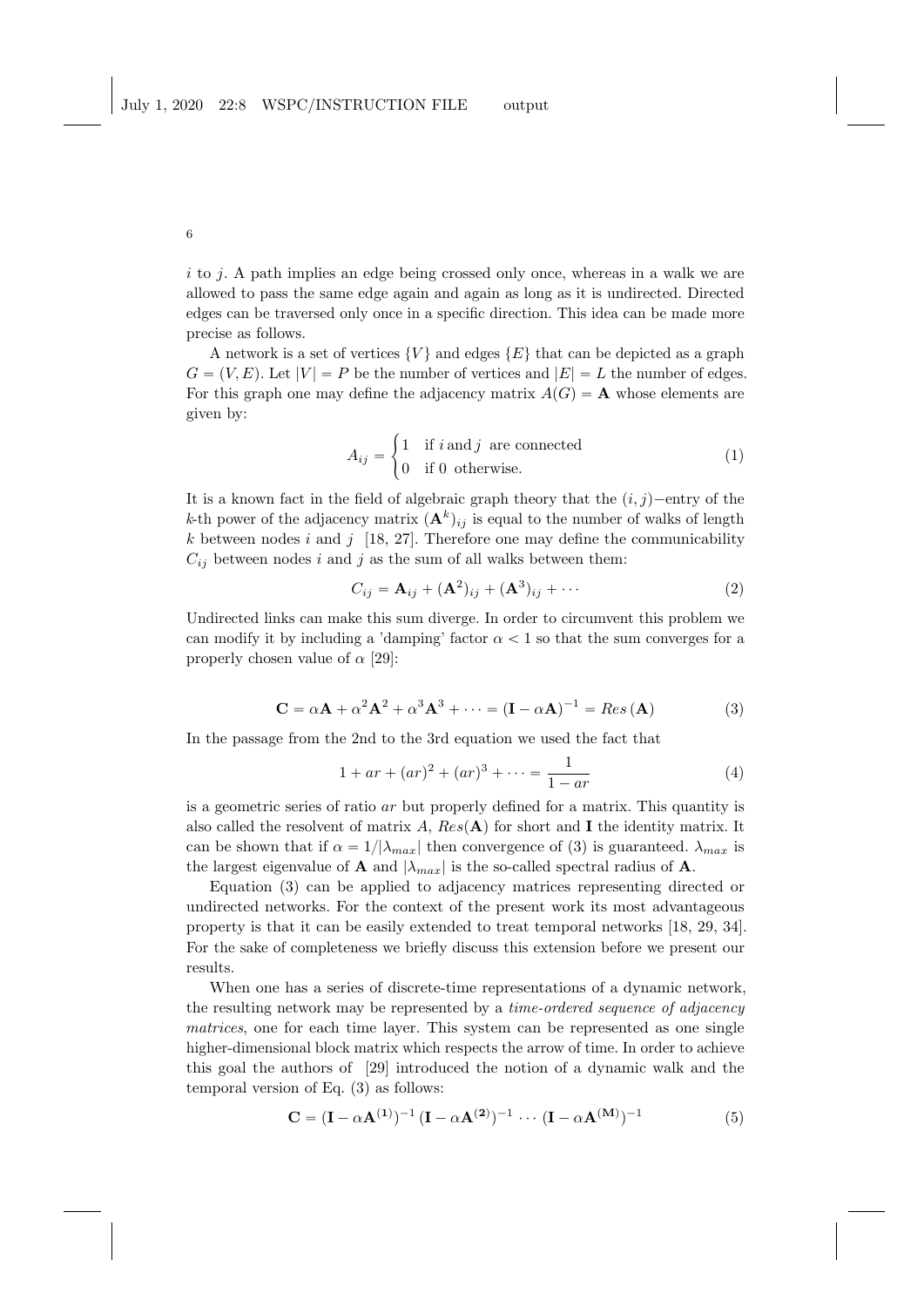$\mathbf{A}^{(t)}$  represents the adjacency matrix at a given time t  $(t = 1, 2, \dots M)$ . It is important to note that in this case, to guarantee the convergence of the product, the parameter  $\alpha$  is defined as before but using for its definition the largest eigenvalue among the M highest eigenvalues of each adjacency matrix  $A^{(t)}$ , that is  $\alpha =$  $max\{1/\lambda_{max}^{(1)}, 1/\lambda_{max}^{(2)}, \cdots, 1/\lambda_{max}^{(M)}\}$ . Defined this way, the communicability can be viewed as the number of walks across space and time using a time-ordered sequence of adjacency matrices  $\{\mathbf{A}^{(\mathbf{t})}\}_{t=1}^M$ .

From this one may define two different instances of communicability, a so-called  $in$ communicability (receive-communicability) and an out-communicability (broadcastcommunicability). These terms are borrowed from the literature and in the present context should not be taken to represent the same as in communication networks. It is given by the sum of the entries of a row or column of C respectively [29]:

$$
C^{out} = \mathbf{C}^T \mathbf{1} \qquad C^{in} = \mathbf{C} \mathbf{1} \tag{6}
$$

In this equation 1 is an all-ones vector and  $\mathbf{C}^T$  is the transpose of C.

#### 3.2. Importance

The entropy of a network characterizes the amount of information encoded in the network structure. So, by removing one node and recalculating the entropy of the new network, we can rank the changes in entropy, or network structure, from its highest to its lowest value and thus see how the removal of a given node affects it [21]. Nodes which cause the largest entropy change are supposedly the most influential. We compute the contribution of a given node j to the entropy as  $[22, 23, ?]$ :

$$
s_j = -\rho_j \log \rho_j \tag{7}
$$

where  $\rho_j$  is a probability density defined via the communicability  $C_j$  of node j:

$$
\rho_j = \frac{C_j}{\sum_{j=1}^P C_j} \tag{8}
$$

The entropy of a system reads:

$$
S = \sum_{j=1}^{N} s_j = -\sum_{j=1}^{N} \rho_j \log \rho_j
$$
 (9)

To see how a given node  $j$  affects the structure of the network, one redefines a new network where j and all its links are removed. The remaining  $N - 1$  nodes form a new network for which the entropy  $S_{-j}$  is now defined as

$$
S_{-j} = \sum_{k \neq j}^{N-1} s_k
$$
 (10)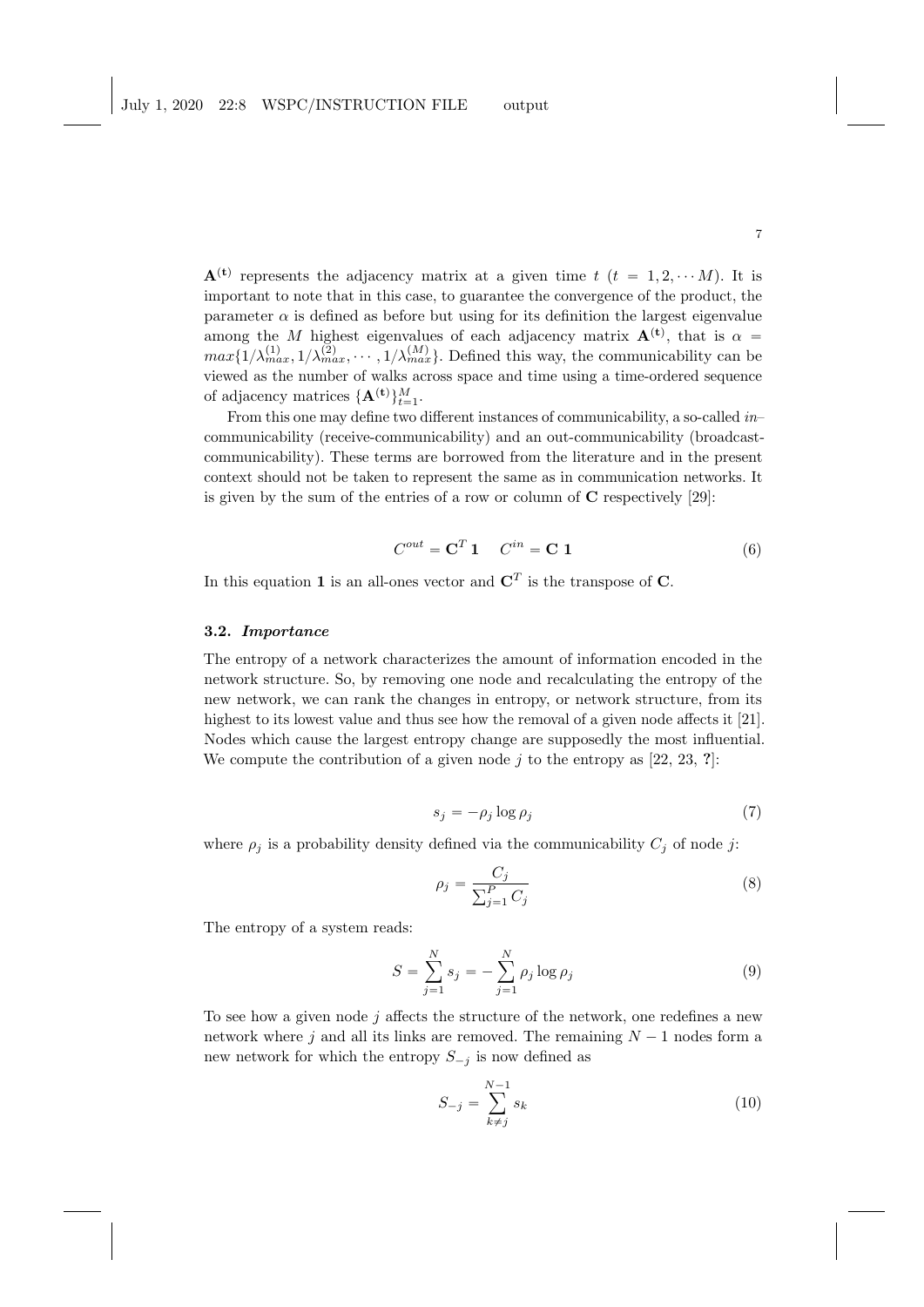Please note that  $s_k$  is defined as in (8) but with new values of  $C_k$  calculated over a new network of  $N - 1$  nodes. The importance  $I_j$  of node j can be defined as the difference between the overall entropy, when all nodes are considered, and the same entropy when node  $i$  is left out

$$
I_j = \frac{S - S_{-j}}{S} \tag{11}
$$

In the following section these concepts are employed on the data described in Section 2.

### 4. Data Analysis

We are interested in determining which women, if any, play an important role in Bede's HE network. In order to find this, we first calculated the communicability in the aggregate and temporal approaches. In the aggregate one, for undirected links, there is no distinction between receiver/broadcaster (in/out) communicability. However, in the temporal case, the same undirected links may give rise to two different values of communicability due to links being time-ordered, as explained in the Appendix. The results are depicted in Fig. (1). For the sake of clarity we show only the 30 highest-ranking characters (highest communicability value normalized to 1.0).

First of all one can see some remarkable differences between in- and outcommunicabilities (lower panel), the largest difference being that of Saint Wilfrid: as a founder and ruler of many monasteries, educator and an artistic patron his influence was widely felt in Northern Britain. As a Northumbrian noble, he entered religious life at a young age and spent part of his formative years studying in Gaul and Rome. He was regarded as the spokesman for Roman rules of the church, as opposed to the Irish monks at Iona and played an important role in the Synod of Whitby, held in 664, where these questions were discussed. Second to Wilfrid is Theodore of Canterbury, an archbishop and church reformer who appointed many bishops to different sees in Britain. Other notable differences are that of Ecgfrith and Aldfrith, both sons of King Oswiu, and later became kings of Northumbria.

Another feature to notice is that the relative height of the bars and the order of most of the characters, from lowest to highest communicability, remain practically unchanged when one compares the temporal and the aggregate versions of the network. One would expect these measures to differ because as explained in the Appendix, in the case of time-ordered links the undirected ones lead to asymmetries. So in temporal networks the distinction between the two types of communicability comes naturally and is a consequence of time-ordering [29]. It goes without saying that networks representing historical characters can be modelled as temporal ones. However, looking at Eq. (5) it can also be seen that the parameter  $\alpha$  is selected from a given realization  $\mathbf{A}^{(t)}$  which has the largest eigenvalue among all other adjacency matrix. This leads, in some cases, to one particular time frame dominating over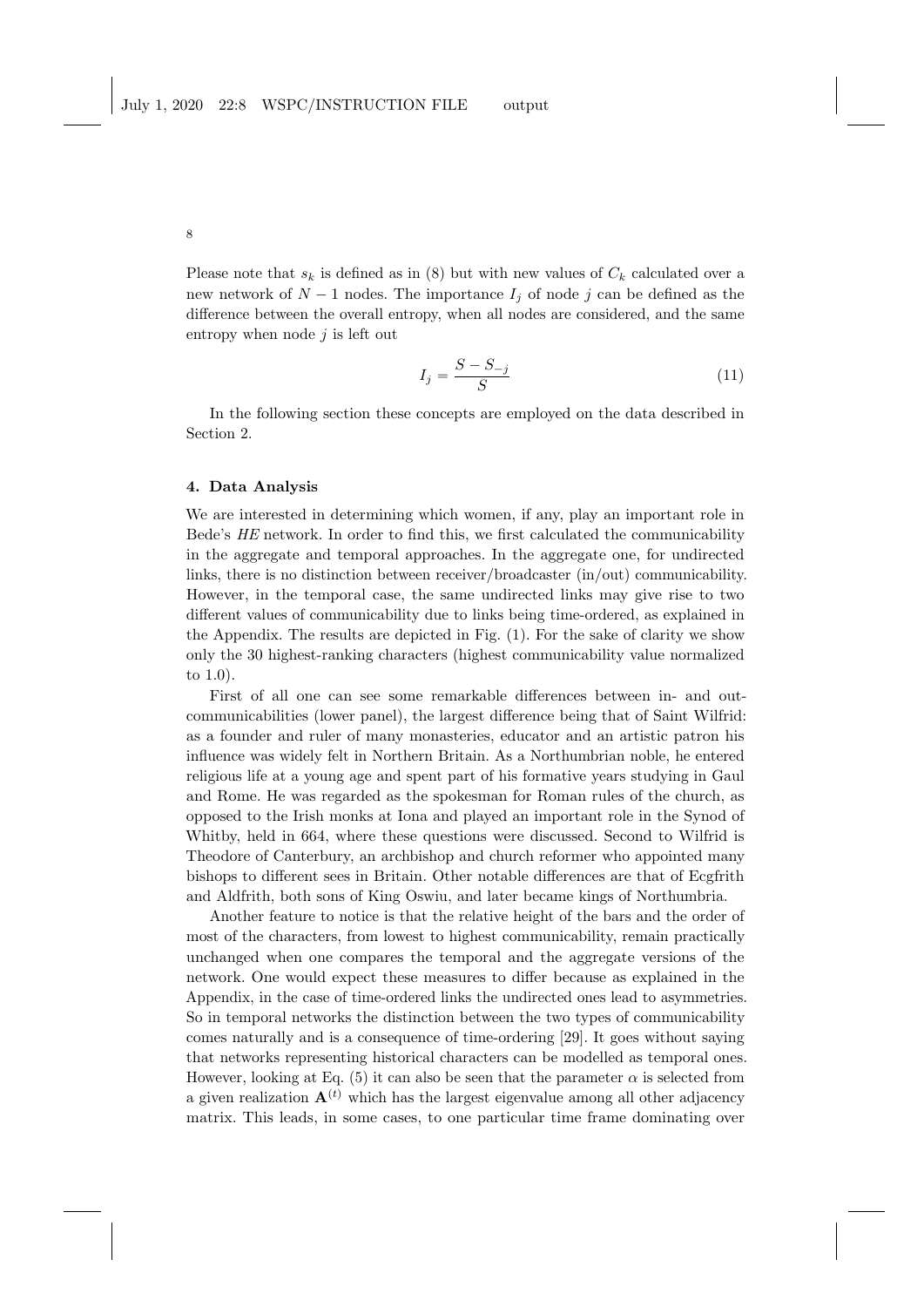

Fig. 1. Top tier characters in communicability values. The grey bars indicate the degree of a character. The black lines are the communicabilities when one considers the aggregate network, that is when one combines all instances of the network into one large network. The green and yellow lines are the in and out communicabilities when using a temporal approach.

others, in which case one will not see much difference in the aggregate or temporal version of the network.

This is exactly the case for Bede and can be understood in terms of the way his narrative was written: each book and chapter of Bede's History encompass a different number of years, as some events he reports took place hundreds of years before his time while he was contemporary to some others. So the question is how to break them into more or less self-contained historical periods. In the case of Bede our choice was to use the books he divided his work into as a natural division of time, as they are temporally ordered in spite of not representing the same length of time. As Book 3 is larger than 4, it will dominate the narrative and this explains why there will be little difference between the temporal and aggregate versions of the network. In the temporal case, the parameter  $\alpha$  comes from the adjacency matrix of book 3. In the aggregate case, the portion of the entire network which comes from book 3 is denser.

Notwithstanding these important differences, given that we are interested in gendered networks and that the same women (names in red in Fig. 1) appear in both versions with the same relative rank order and their values differ slightly in the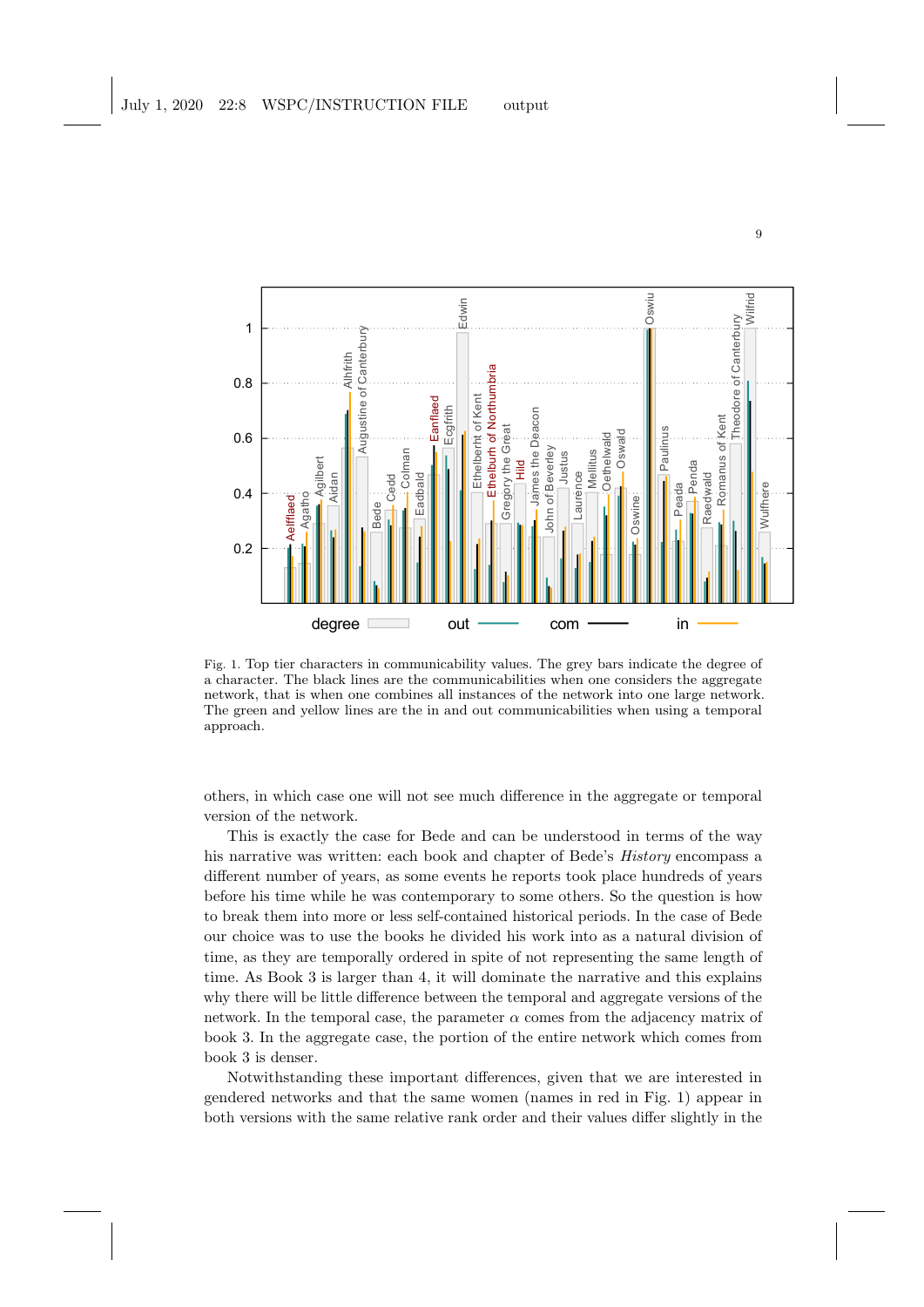aggregate and temporal cases, we will concentrate in the forthcoming discussion on the aggregate version only. Although this is not the appropriate choice in general, since for some networks temporal order may yield rather profoundly different results, it is computationally simpler and justified in our particular case.

A surprising result for many will be the appearance of four women among the main characters, one of them  $-$  Eanflaed  $-$  having the fifth highest communicability value. Based on the historical context of the narrative, the appearance of Eanflaed raises a red flag: she was Queen of Northumbria and her husband, King Oswiu of Northumbria, is the historical persona with the highest communicability. This could mean that her result might be a reflection of his connections. This becomes clear when one examines the network depicted in Fig. (2). In this sense, Bede's narrative appears to reflect reality, a finding that is significant considering many historians have argued that Bede suppressed the real role of women, especially queens and abbesses in his book [15, 16, 30–32].

In order to check if a woman's high communicability is a reflection of her being attached to high-ranking men, we verified the relevance of characters by assessing how the topology of the network is changed by their removal. This can be done in different ways but we opted to follow the definition of entropy [21] as this measure is very sensitive to changes in the overall structure of the network [35, 36]. This is discussed in what follows (see section 3.2 for the appropriate definitions).

The results for  $I_i$  are depicted in the upper plot of Fig. (3) for all 473 characters, where for the sake of clarity only the names of important characters are shown. The removal of most characters basically leaves the entropy unchanged but for Edwin, Oswiu and Paulinus the changes are significant. Among the women, Eanflaed and Ethelburh of Northumbria are the ones who change the topology of the network more prominently. In this sense these two women are the most relevant ones. Notice that by removing characters one may get a positive or negative variation in entropy value. A positive change means that by removing that particular node the new entropy is smaller, that is the links in the network tend to be less regularly distributed. A negative change means exactly the opposite: the removal of a node makes the entropy larger, links are more evenly distributed: the character removed concentrated around him a larger number of links when compared to the average distribution.

With a list of important characters we re-evaluated the communicability of the four women whose communicability values were more prominent in Fig. (1): Aelfflaed, Eanflaed, Ethelburh of Northumbria and Hild. This was done by seeing how their communicability values changed when characters were removed one by one. The results are presented in the lower plot of Fig. (3). The base line of each one fluctuates around their nominal communicability values, that is their values for the full networks. The spikes correspond to their new  $C$  values when the characters represented by straight vertical lines were removed. The two women whose values are most affected by the removal of men are Eanflaed (upper blue curve) and Ethelburh of Northumbria (black curve). These changes can be explained due to their kinship to important men: Ethelburh of Northumbria was the wife of King Edwin and mother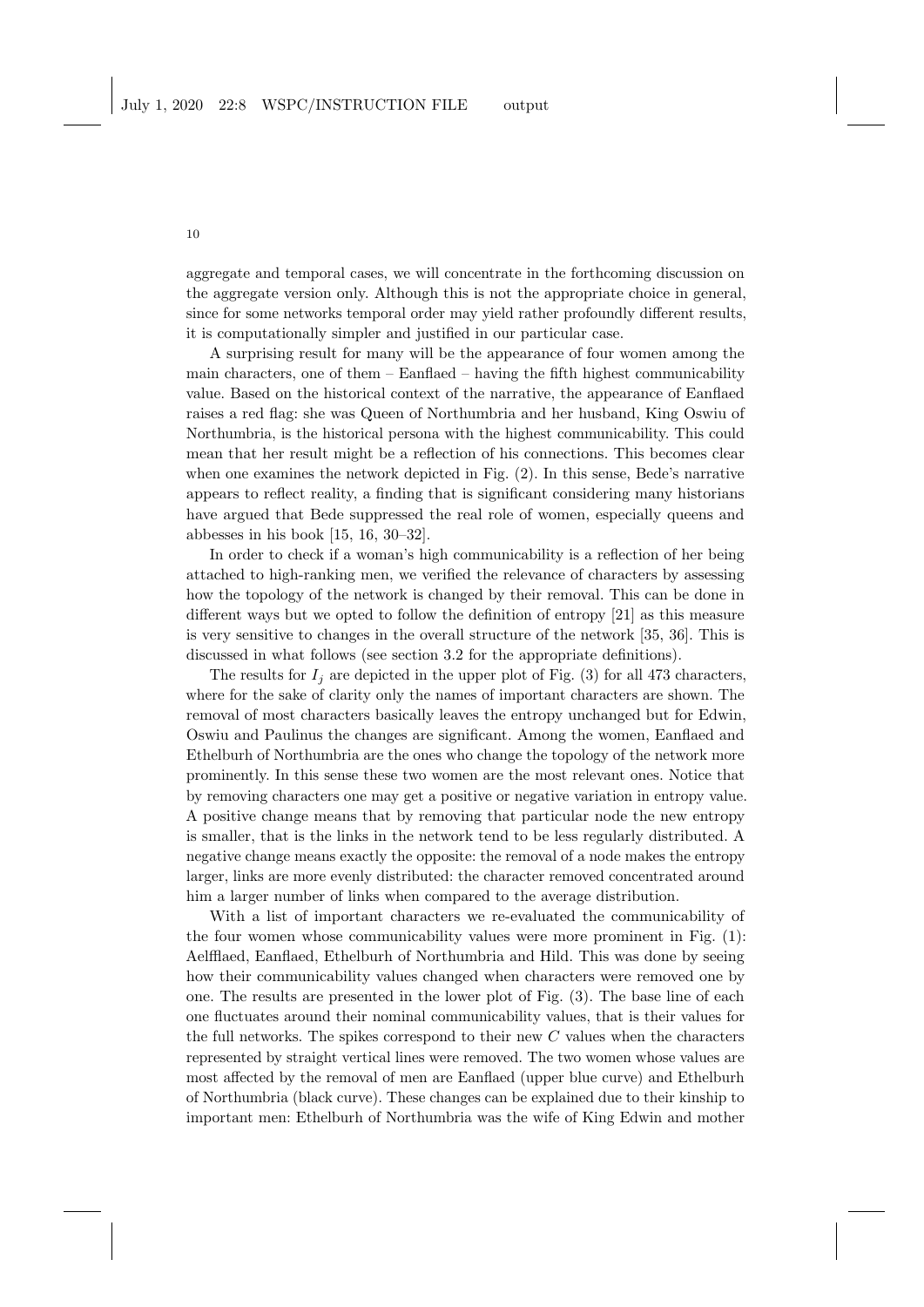

Fig. 2. The network of characters according to their communicability. The size of each circle is proportional to the communicability of a given node. Women are depicted as salmon-coloured. Blue circles represent women who are unnamed in the text. Men are depicted as grey circles. Note how Queen Eanflaed is directly connected to the largest circle which represents the character with largest communicability, King Oswiu, her husband. For the sake of clarity, we did not encode the weights of the edges in width of the lines that represent them.

of Eanflaed, who later married Oswiu. Note also that Ecgfrith's removal – son of Eanflaed and grandson of Ethelburh – also affects their communicability, as does the removal of Alhfrith, son of Oswiu through his first wife (Eanflaed was Oswiu's second wife).

Less affected by removals of other characters are Aelfflaed, daughter of Eanflaed and Oswiu, and Hild. This means that their communicability should be attributed largely to themselves and not to their connections to relevant men. Historically this might be explained by the fact that Aelfflaed was handed over to a religious order at the age of one, and was thus not under the direct influence of her parents for most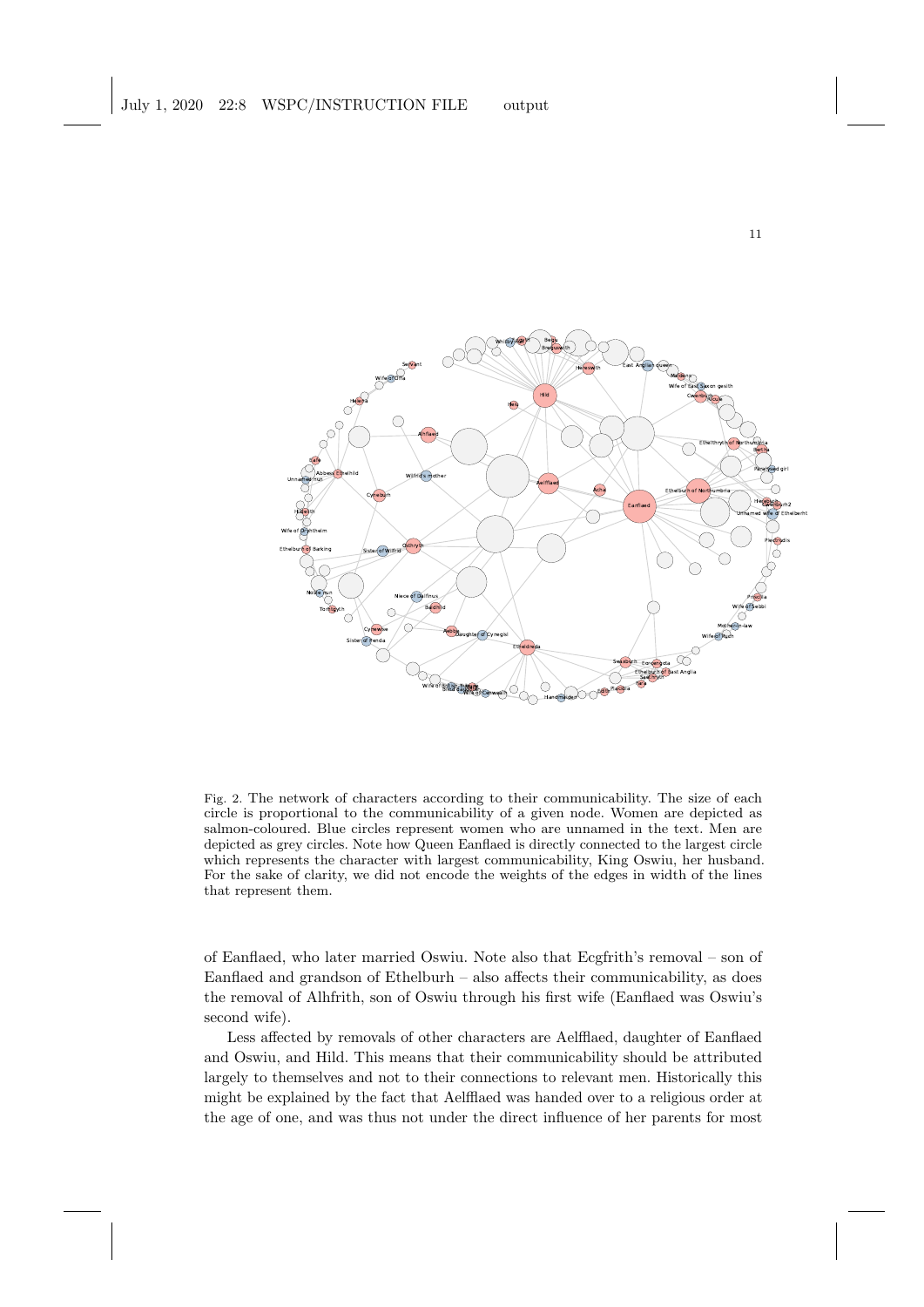of her life. Her communicability is still mostly affected by the removal of her mother and a bit less by that of her father as one can see in Fig. (3). Hild, however, who brought Aelfflaed up, was the foundress and abbess of Whitby and appears to have been an influential figure. This is reflected in her 'independent' communicability, and these results allow us to get a more nuanced view of Hild's and Aelfflaed's relevance in the network even though their nomimal values of communicability are smaller than that of Eanflaed and Ethelburh of Northumbria.

The independent relevance of abbesses in these social networks is a more significant finding than may at first appear. While the power and authority of queens rested on their husbands and was usually lost on the death of the king, abbesses should have been better insulated from such vagaries. However, while we might expect abbesses to be important in society, their prominence in a work written by a monk is less expected. This is especially so as many readers of Bede's work using models of literary criticism and other approaches have come to a diametrically opposed position: they argue that Bede set out to marginalise women in his book, and Hild and Aelfflaed have been presented as particular victims of his supposed 'misogyny' [15, 16, 33]. Our approach has shown the opposite, and revealed the independent influence of these women, at least as represented by Bede. We should also not assume that Bede unknowingly recorded the complex connections of these women. Hild and Aelfflaed were abbesses of a prominent monastery that contained communities of both monks and nuns, known as double-monasteries and these were dis-continued after the eighth century. Aebbe was a contemporary of theirs, a sister and aunt of successive kings of Northumbria, and abbess of the prominent double-monastery of Coldingham. She does not feature so prominently in our metrics, indicating that the results for Hild and Aelfflaed are unlikely to be accidental. In this, Bede may have been accurately representing their actual influence on their society, or subtly revealing his support for their endeavours while downplaying those of others. Whatever his reasons, our results challenge a significant strand of the existing scholarship on Bede and his attitude to women.

In order to capture this feature we also studied the communicability of women in Bede's HE for a 'women-only-network' to see how women compare under themselves. We constructed a women-only-network by keeping men only if they were directly connected to a woman, that is all edges between male characters are not taken into account. One can clearly see from our results, depicted in Fig. (4), how Hild stands out. In this network, men's communicability is reduced by construction, albeit it is now equal to zero as some still represent nodes in the paths of women.

The contrast between the whole network and the women-only-network and how it affects Hild and Eanflaed's communicability can be also seen in Fig. (5). In this figure we plot only Hild and Eanflaed's direct connections. The upper two figures represent their communicability in the complete network, where one clearly sees that Eanflaed's communicability is higher (larger central circle). However, when we represent the women-only-network in the same way, Hild's communicability value surpasses that of Eanflaed, showing clearly how in the former case Eanflaed's score is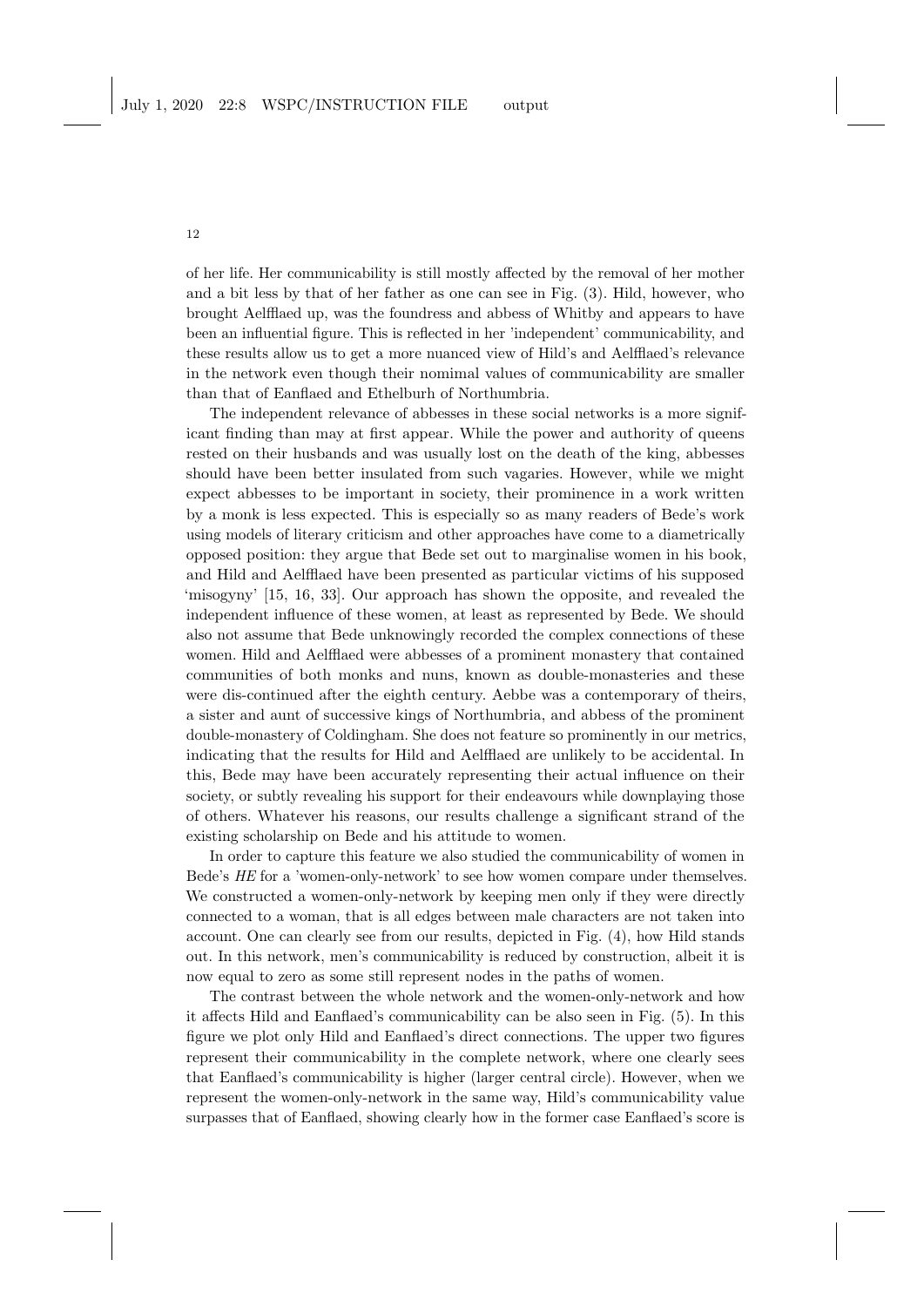

Fig. 3. Upper panel: the importance of all characters given by the relative deviation of the network's entropy as defined by Eq. (11). Lower panel: the variation of the communicability of the four most relevant women when characters are removed from the network. The removed characters with highest variation are represented by vertical lines with their names attached to them. The dots on the curves represent their nominal communicability value and the effect of their own removal can be seen as spikes in the other curves.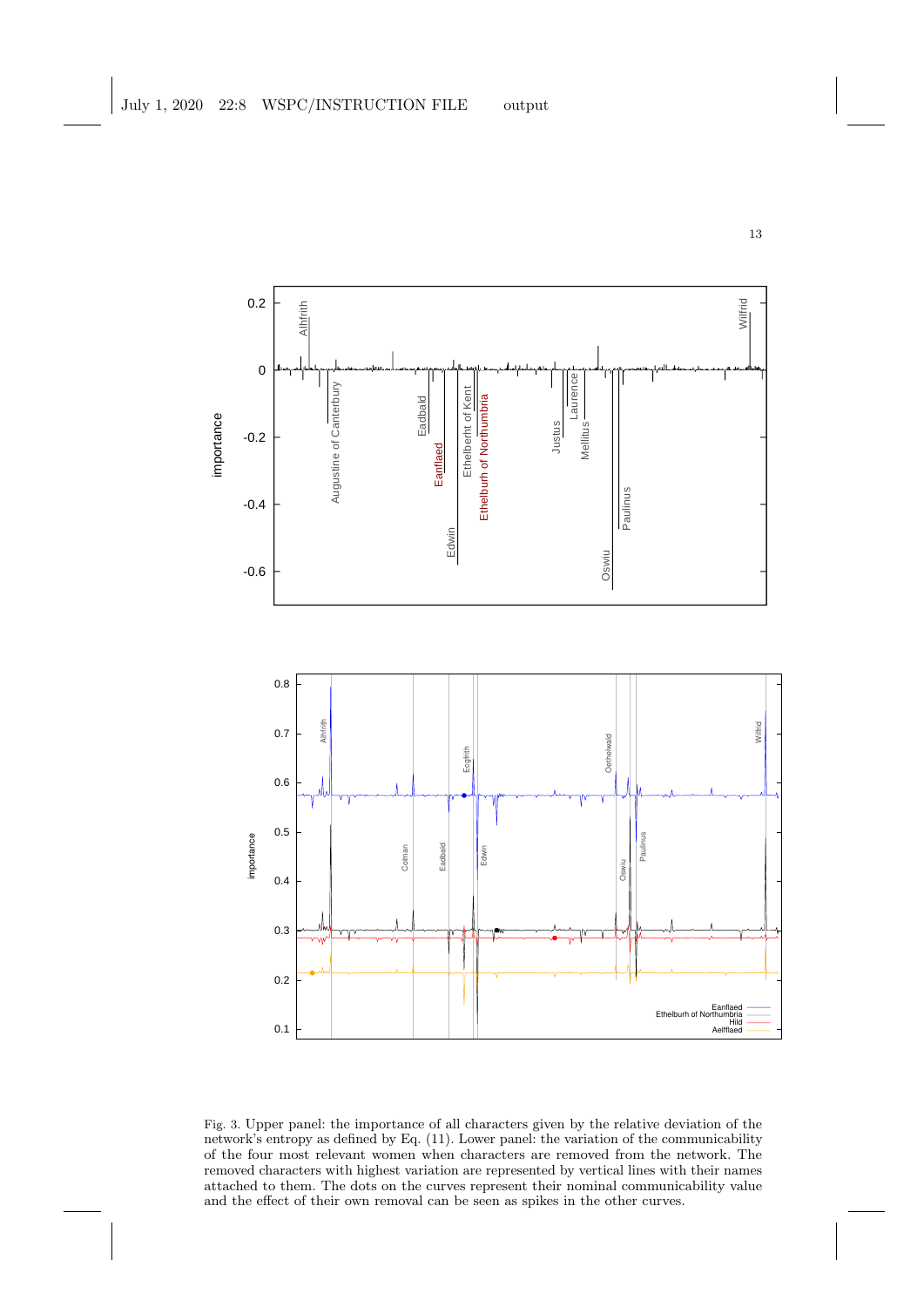



Fig. 4. The communicability of the women-only- network. The upper figure depicts the network where the size of the circle is proportional to the communicability of the characters. The lower figure depicts the values of communicability for the 28 highest-ranking characters. Women's names are magenta, men's black.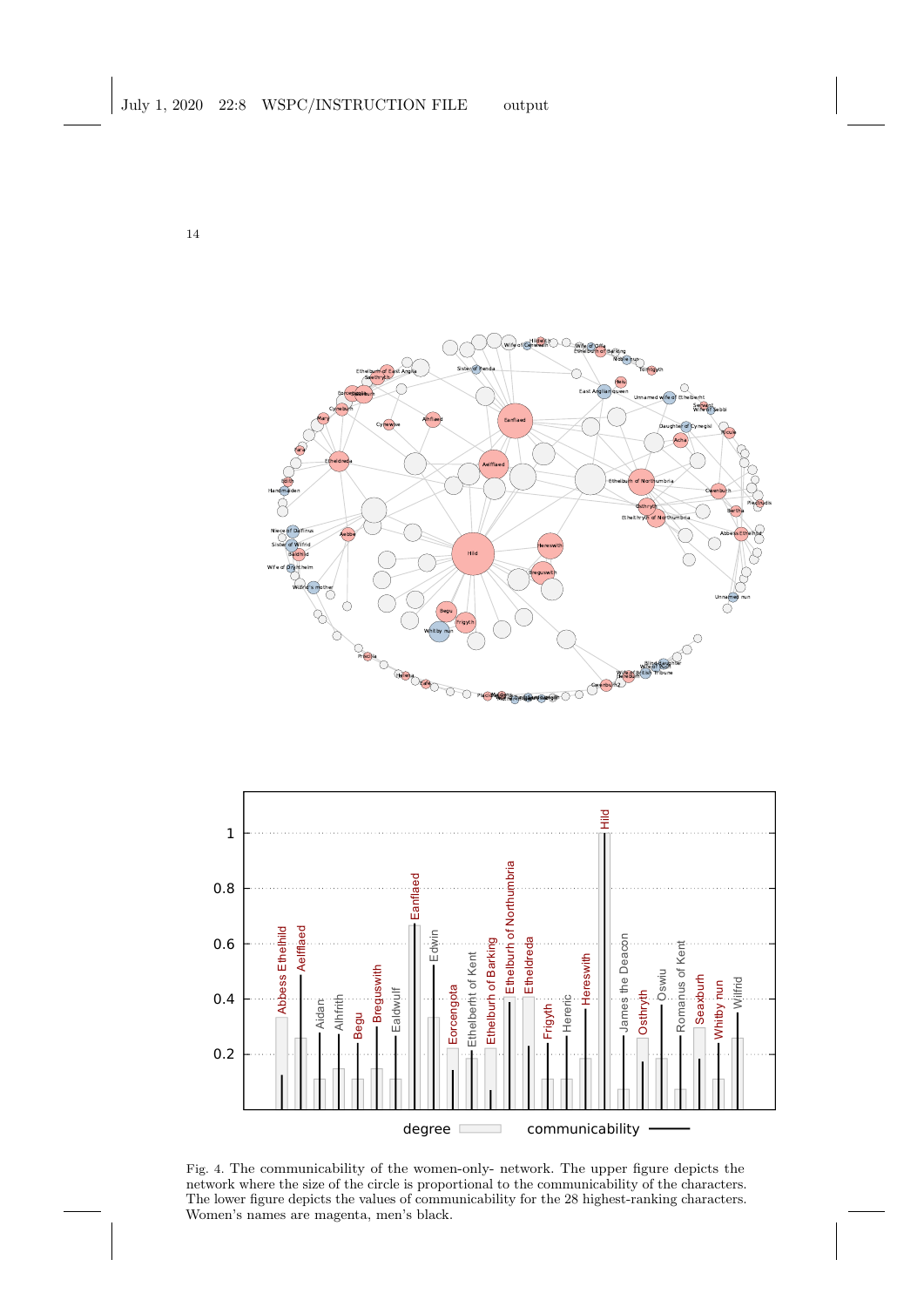due mainly through her connections with important men. Another relevant feature of these plots is that women are sparsely connected to each other, although Hild is the one with the largest number of connections: 5.

Any quantitative method of finding key players or the most influential character or set of characters in a representation of a historical network is highly contingent upon the way we look at them or the way we weigh and classify their connections. This fact is not new and is widely stated in the literature of social networks [35, 36].

| women                    | degree | eigenvector centrality | betweenness |
|--------------------------|--------|------------------------|-------------|
| Eanflaed                 | 0.127  | 0.251                  | 0.263       |
| Hild                     | 0.119  | 0.119                  | 0.183       |
| Ethelburh of Northumbria | 0.081  | 0.120                  | 0.024       |
| Etheldreda               | 0.051  | 0.038                  | 0.150       |
| Seaxburh                 | 0.041  | 0.077                  | 0.037       |
| Aelfflaed                | 0.031  | 0.098                  | 0.089       |

In table 2 we show three usual centrality measures for the six women with highest degrees: normalized degree, eigenvector centrality, and betweenness.

Table 2: Degree, eigenvector centrality and betweenness (all normalized) for the six highestranking women in the aggregate network.

Eanflaed is the woman with the highest degree and eigenvector centrality and the one with the highest communicability (Fig. 1). On the other hand, her communicability is more susceptible to the presence of prominent men than Hild (see Fig. (3)). Hild's centrality values place her as the second highest ranking woman, even though her eigenvector centrality is half of that of Eanflaed. Also, Aelfflaed's communicability is larger than the East Anglian princesses, Etheldreda and Seaxburh (both not shown in Fig. (3)), since she has higher eigenvector centrality than both of them and smaller betweenness when compared to Seaxburh. The possible connection between these results calls for a more detailed study of how measures correlated over different time scales. Work in this direction is currently under way [37].

#### 5. Conclusions

A conventional historical analysis of Bede's HE prioritises the actions and interactions of male characters, whereas in this article we have foregrounded female characters. Some historians have previously speculated that the women described by Bede had power, although this power is usually seen as derived from their male connections. Others have argued that Bede suppressed women's activities.

In this paper we have used communicability which quantifies the propensity of communication between two characters and the notion of relevance taken from the topological variation caused by the removal of a character (entropy variation) as a way to quantify what we could call their numerical importance. Our approach has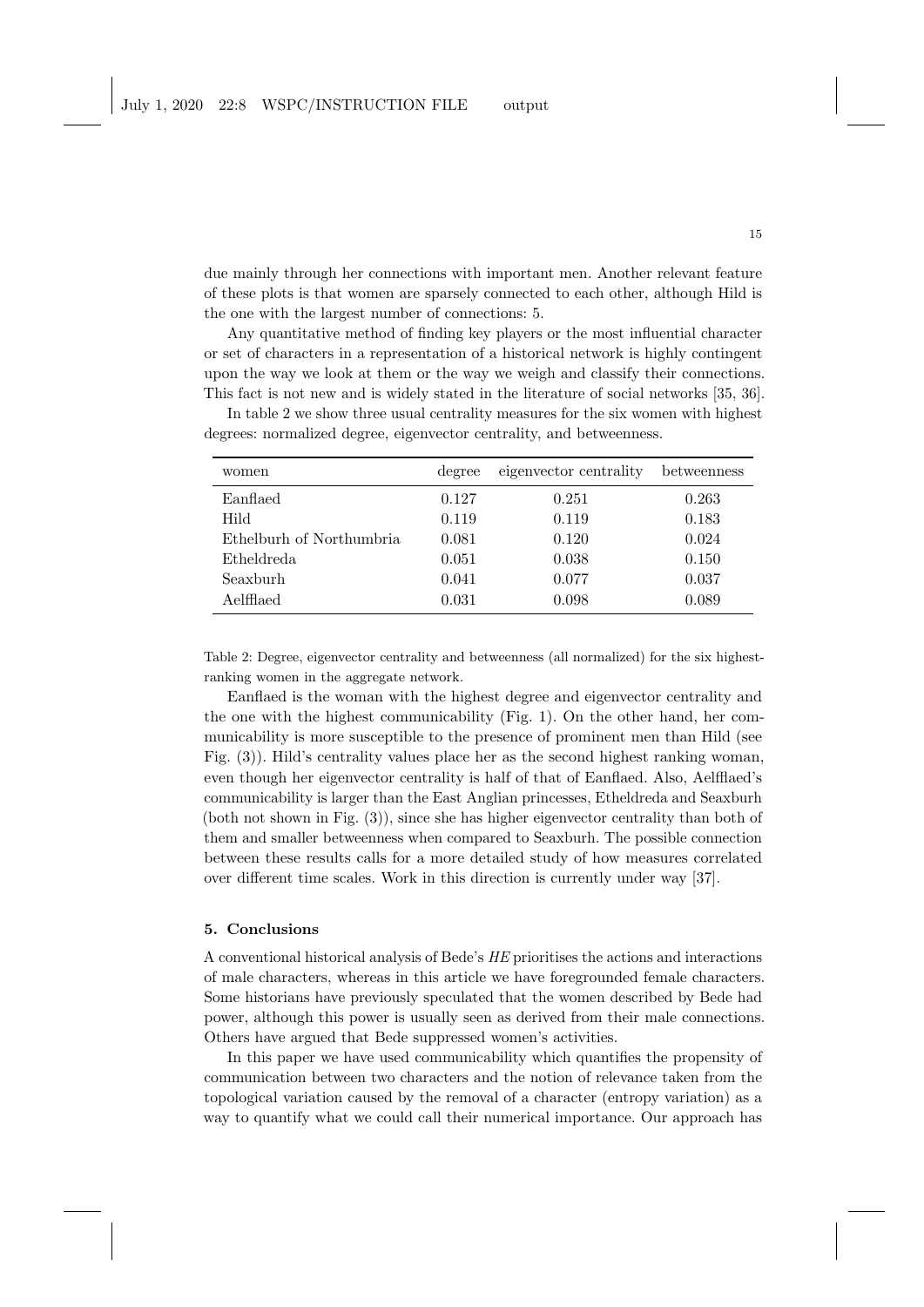

Fig. 5. Eanflaed and Hild's communicability values – represented as networks – for the complete network (upper graphs) and the women-only-network (lower graphs).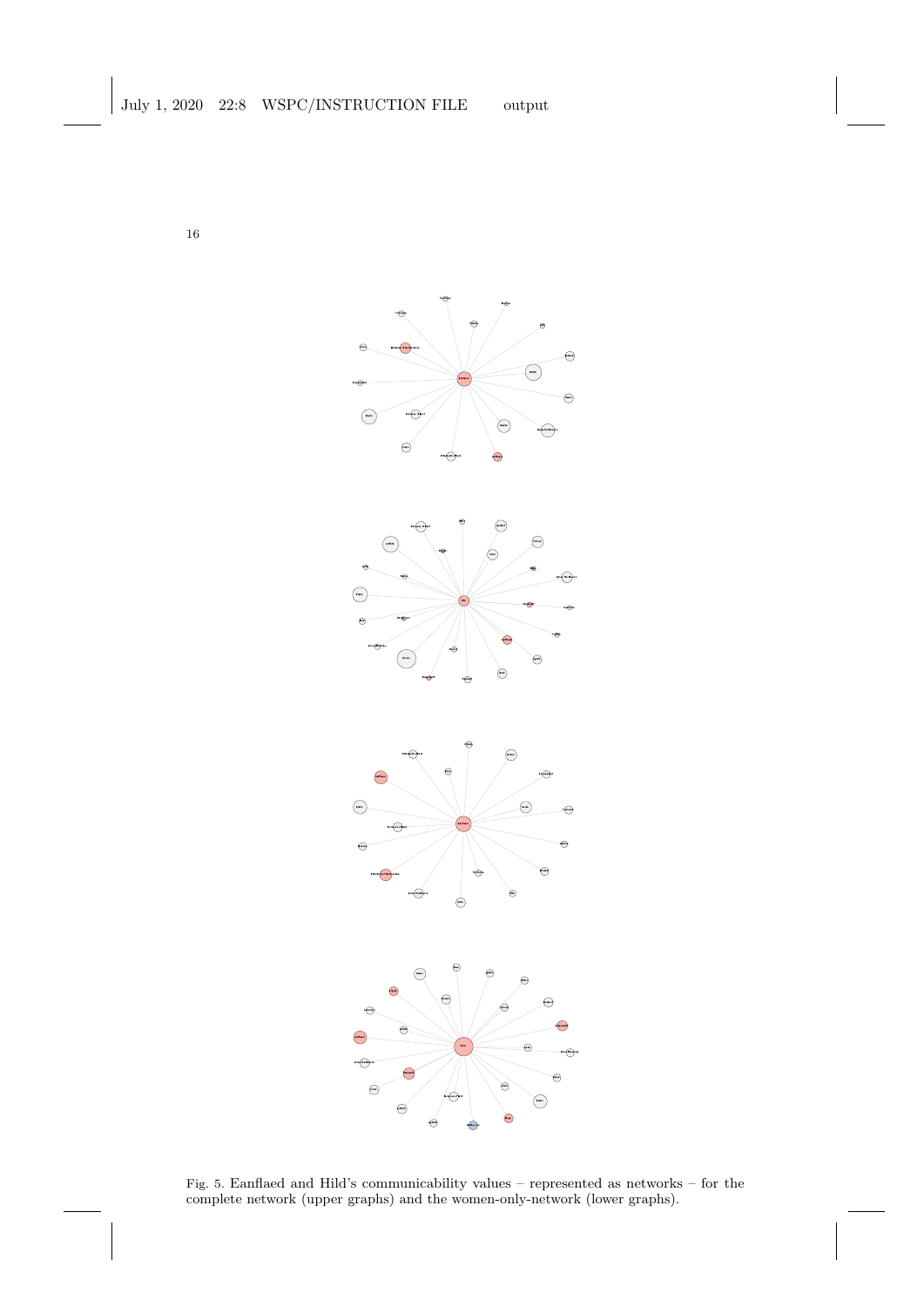shown that it is true that some women's power, for example that of queens, was dependent upon their male connections, such as husbands, sons and even step-sons. However, we have identified at least one woman, Hild, abbess of Whitby, whose position in the network as derived from Bede was unaffected by her male connections. For now, this indicates the complexity in Bede's presentation of women, and we will apply this approach to other texts to determine whether there is more to say about the power of women elsewhere in the early Middle Ages.

Our computation by no means replaces other methods of assessing the historical relevance of these women. However, the idea of applying tools of social networks to historical accounts is an attempt to bring to the fore different interpretations or less intuitive views on the role of these women.

### Acknowledgments

The authors would like to acknowledge the financial support of the Leverhulme Trust Grant RPG 2018–014 'Women, Conflict and Peace: Gendered Networks in Early Medieval Narratives'. ALCB, SRD and SDP would like to thank the University of Sheffield and University College Cork for the hospitality. MMC and JH would like to thanks the Universidade Federal de Porto Alegre for the hospitality. We would also like to thank R. Kenna for his unwavering support and fruitful discussions. We thank the referees for their suggestions which helped us improve the presentation of this paper.

#### Appendix. Communicability in temporal networks

One of the most unusual features of a temporal network is the asymmetry that appears in the in- and out-communicability even when links are undirected. To illustrate the idea we present a simple network of 4 nodes interacting at 2 different times.

we can represent the interactions by the table below where 1 stands 'connected' and 0 for 'unconnected'. For the first time step the table reads:

|          |  | node 1 node 2 node 3 node 4 |  |
|----------|--|-----------------------------|--|
| node 1   |  |                             |  |
| node 2   |  |                             |  |
| node 3   |  |                             |  |
| node $4$ |  |                             |  |

while for the second we have:

|              | node 1 node 2 node 3 node 4 |  |
|--------------|-----------------------------|--|
| node 1       |                             |  |
| $\rm node~2$ |                             |  |
| node 3       |                             |  |
| node 4       |                             |  |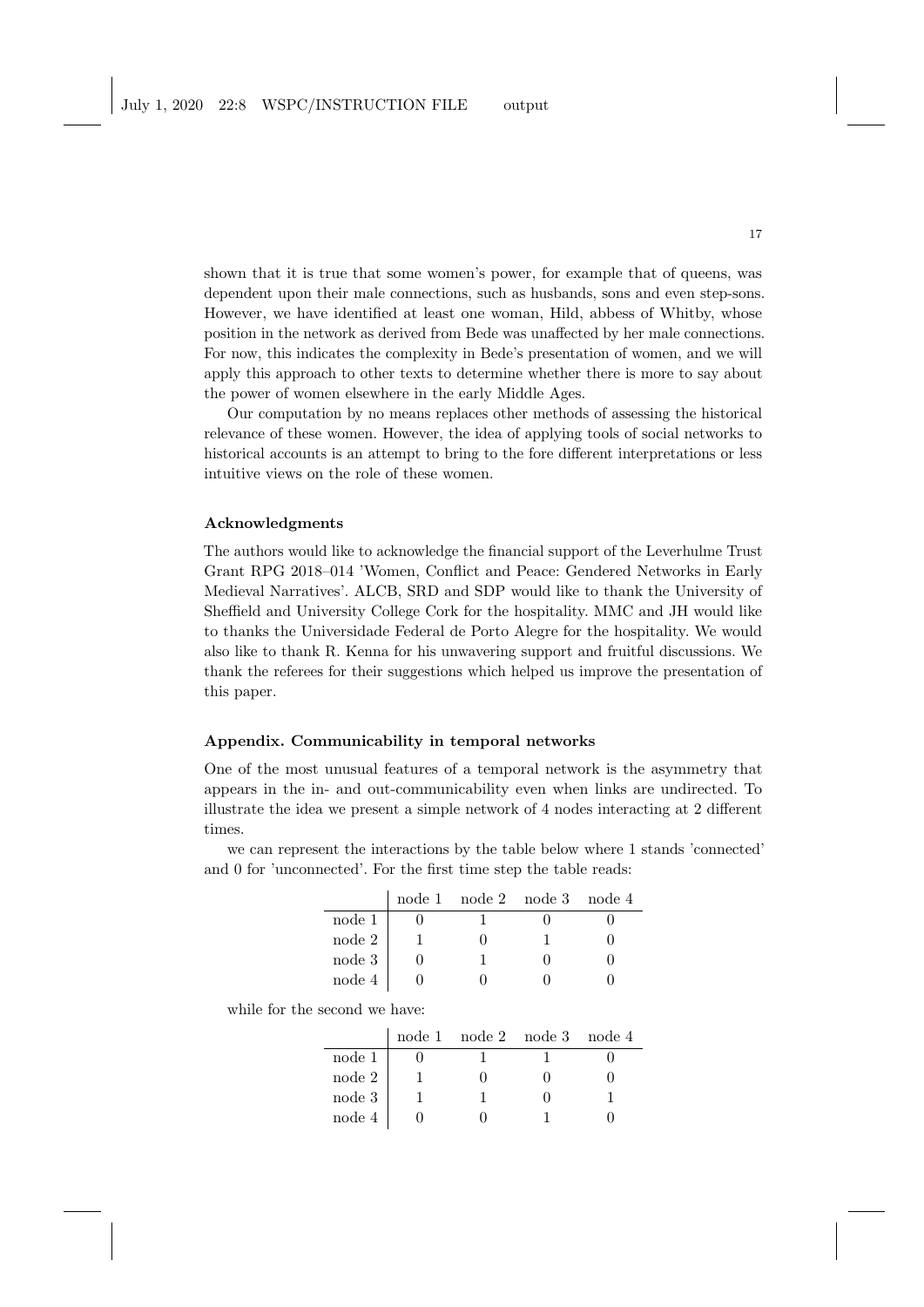

Fig. 6. A simple network is made up of 4 people interacting at two different times. At time  $t = 1$  node 1 connects with node 2 and node 2 with node 3. Node 4 is not connected at this point. At  $t = 2$  1 is connected to 2 and 3 and 3 to 4.

These realizations of the network at different times can be represented by two adjacency matrices as follows:

$$
\mathbf{A_1} = \begin{bmatrix} 0 & 1 & 0 & 0 \\ 1 & 0 & 1 & 0 \\ 0 & 1 & 0 & 0 \\ 0 & 0 & 0 & 0 \end{bmatrix} \qquad \mathbf{A_2} = \begin{bmatrix} 0 & 1 & 1 & 0 \\ 1 & 0 & 0 & 0 \\ 1 & 1 & 0 & 1 \\ 0 & 0 & 1 & 0 \end{bmatrix} \tag{12}
$$

One important feature of an adjacency matrix is that the element  $A_{ij}^k$  of its k-th power is equal to the number of walks of length  $k$  between nodes  $i$  and  $j$ . As an example, if one multiplies  $A_1$  by itself once, one would get:

$$
\mathbf{A_1} \times \mathbf{A_1} = \mathbf{A_1}^2 = \begin{bmatrix} 1 & 0 & 1 & 0 \\ 0 & 2 & 0 & 0 \\ 1 & 0 & 1 & 0 \\ 0 & 0 & 0 & 0 \end{bmatrix}
$$
(13)

Each entry represents the number of walks of length 2 (2-step walks) from a given node to another node or back to itself. We notice for instance that the entry equal to 1 for nodes 1 and 3 means that the latter can be reached form the former in two steps and vice-versa, even though they are not connected directly connected in the original adjacency matrix. The fact that there is a 2-step walk between a node and itself represents the fact that one can step towards the next neighbor and retrace the step back to the original position. If we now sum all powers of a given matrix

$$
C = A_1 + A_1^2 + A_1^3 + A_1^4 + \cdots
$$
 (14)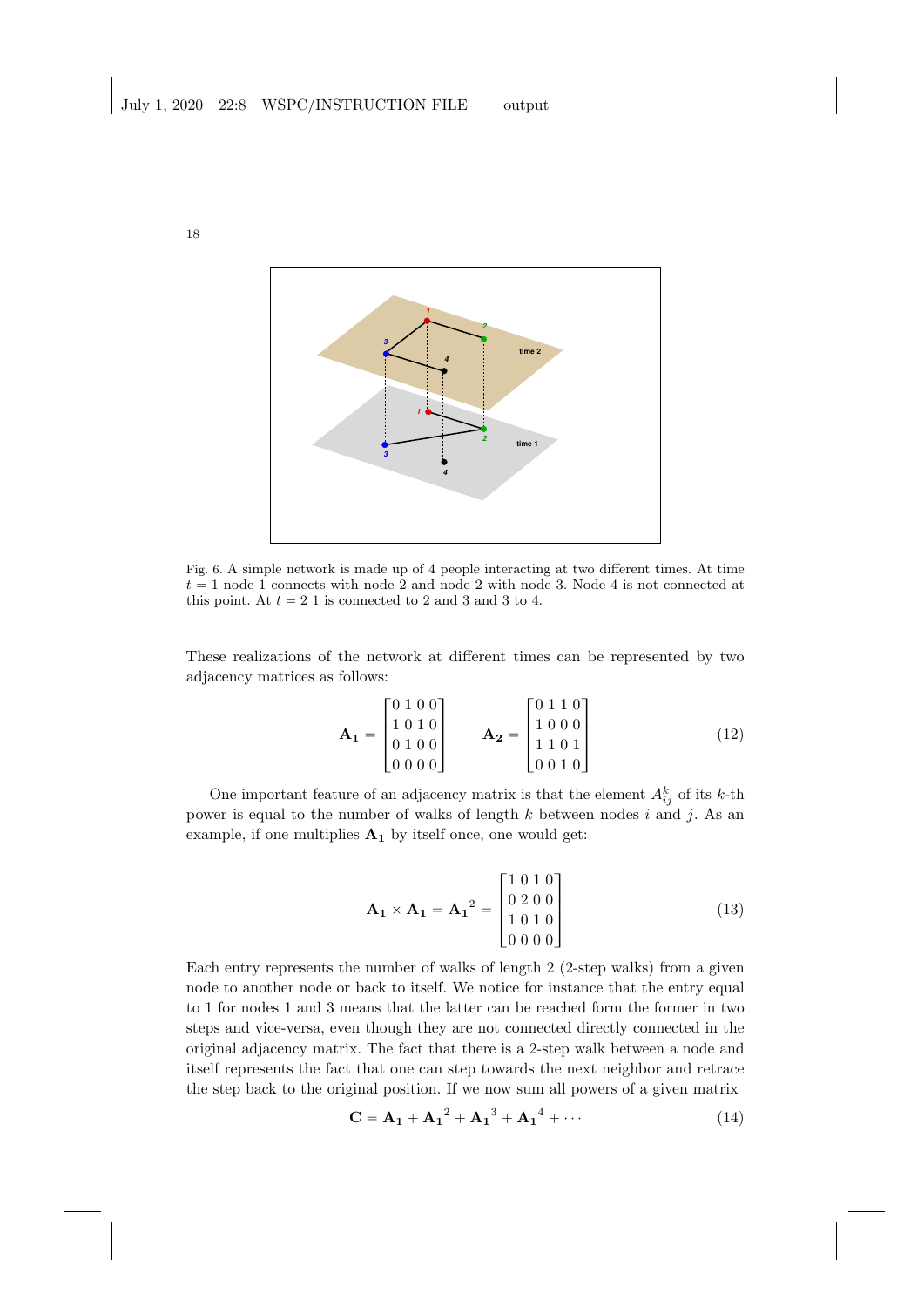the entry  $C_{ij}$  of  $C$  is simply the number of all walks of all possible lengths between any two nodes  $i$  and  $j$ . This number of course is infinite, so in order to make it converge one may introduce an attenuation (damping) factor  $\alpha$ :

$$
\mathbf{C} = \alpha \mathbf{A_1} + \alpha^2 \mathbf{A_1}^2 + \alpha^3 \mathbf{A_1}^3 + \alpha^4 \mathbf{A_1}^4 + \cdots
$$
 (15)

The meaning of  $\alpha$  is that small values of this parameter prioritizes short lengths over long ones. Moreover the sum above can be written as

$$
Res(\mathbf{A}) = (\mathbf{I} - \alpha \mathbf{A})^{-1}
$$
 (16)

where we use use the geometric series applied to a matrix (see main text).  $Res(A)$ is the so-called *resolvent* of matrix  $\bf{A}$ . The sum over all entries of a given row i is defined as the communicability of node  $i$  [cf. eq. (6)]

$$
C_i = \sum_{j} [Res(\mathbf{A})]_{ij} \tag{17}
$$

For the temporal matrix in our example one can extends the definition of communicability to [19]

$$
Res(\mathbf{A_1}) \times Res(\mathbf{A_2}) = (I - \alpha \mathbf{A_1})^{-1} \times (I - \alpha \mathbf{A_2})^{-1}
$$
(18)

To consider now how the temporal features may give rise to asymmetric communicabilities even when links are undirected we go back to our simple model. As an example we will count walks starting/ending in node 1.

For time layer 1, there are two possible ways out of 1: from 1 to 2 and from 1 to 3. These walks are depicted in the upper right and lower left corner of the figure below. However you can also have something originating at 1, moving to 3 and then being carried by 3 to the next time layer, reaching 4. This is one walk which moves across time layers. So a message passed by 1 to 3 in the past can reach 4 in the future. When it comes to time layer 2, you have three possible walks from 1, depicted below: directly to node 2, directly to node 3 or to node 4 using node 3 as intermediary. Notice that in this last case node 1 would be reinforcing his message to node 4 via node 3, so this walk is an additional and is shorter (2 walks) as compared to the path from 1 to 4 via node 3 in the past (3 steps). Note that from time layer 2 there is no way down to time layer 1, for this would mean going back in time.

There is a total of 6 walks that one can take starting from 1 to reach the other 3 nodes.

We can now count walks towards node 1. We depict them in the figures below. You can reach node 1 from node 2 or node 3. However, the only way for node 4 to reach node 1 is in the second time layer. At this time you can also reach node 1 starting at node 2 or node 3. Moreover, you could have started at node 2 within time layer 1, reach out to node 3 and have the message carried to the next time layer to be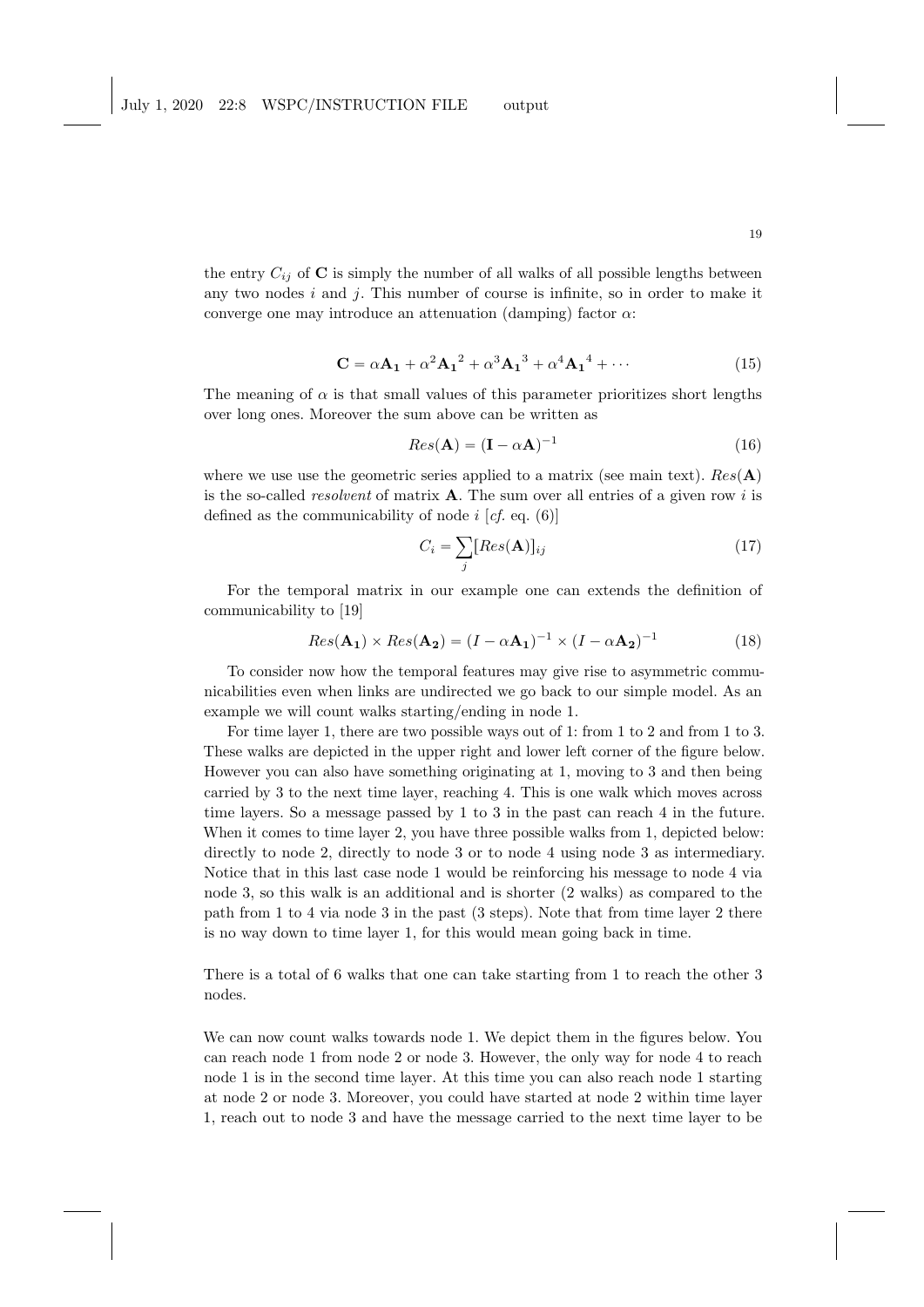

Fig. 7. Walks having node 1 as a starting point. From node 1 you can reach node 2 and node 3, but also node 4 at a later time through node 3.

delivered to 1. Or, start out from 3, pass it along to 2 and have 2 carry it to the next time layer, delivering it to 1 then.



Fig. 8. Walks having node 1 as ending point.

Summing up these results there are 7 different ways of node 1 being reached. So, even though node 1 is involved in undirected (symmetric) relations, when we allow messages or relationships to be carried along time, he ends up receiving more than he was able to give.

If we extend this counting to other nodes we get the following table:

|        | <sub>1</sub> n | out |
|--------|----------------|-----|
| node 1 |                | 6   |
| node 2 | 5              | g   |
| node 3 |                | 7   |
| node 4 | 5              | ર   |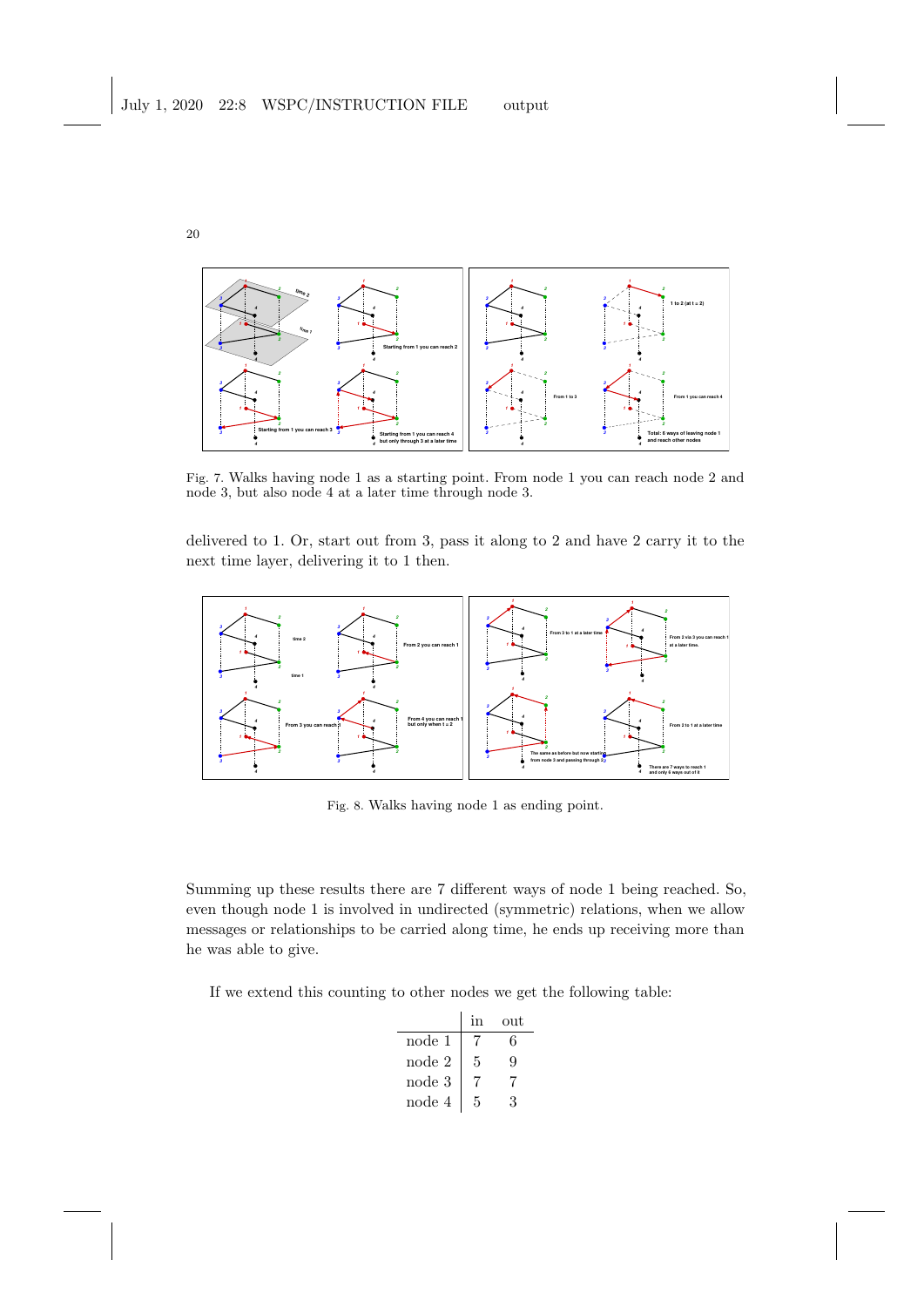

Fig. 9. The communicability of the 4 nodes normalized by the highest communicability value of node 2.

This simple model clearly shows how starting from a undirected network one may get asymmetric communicability values if this network evolves over time.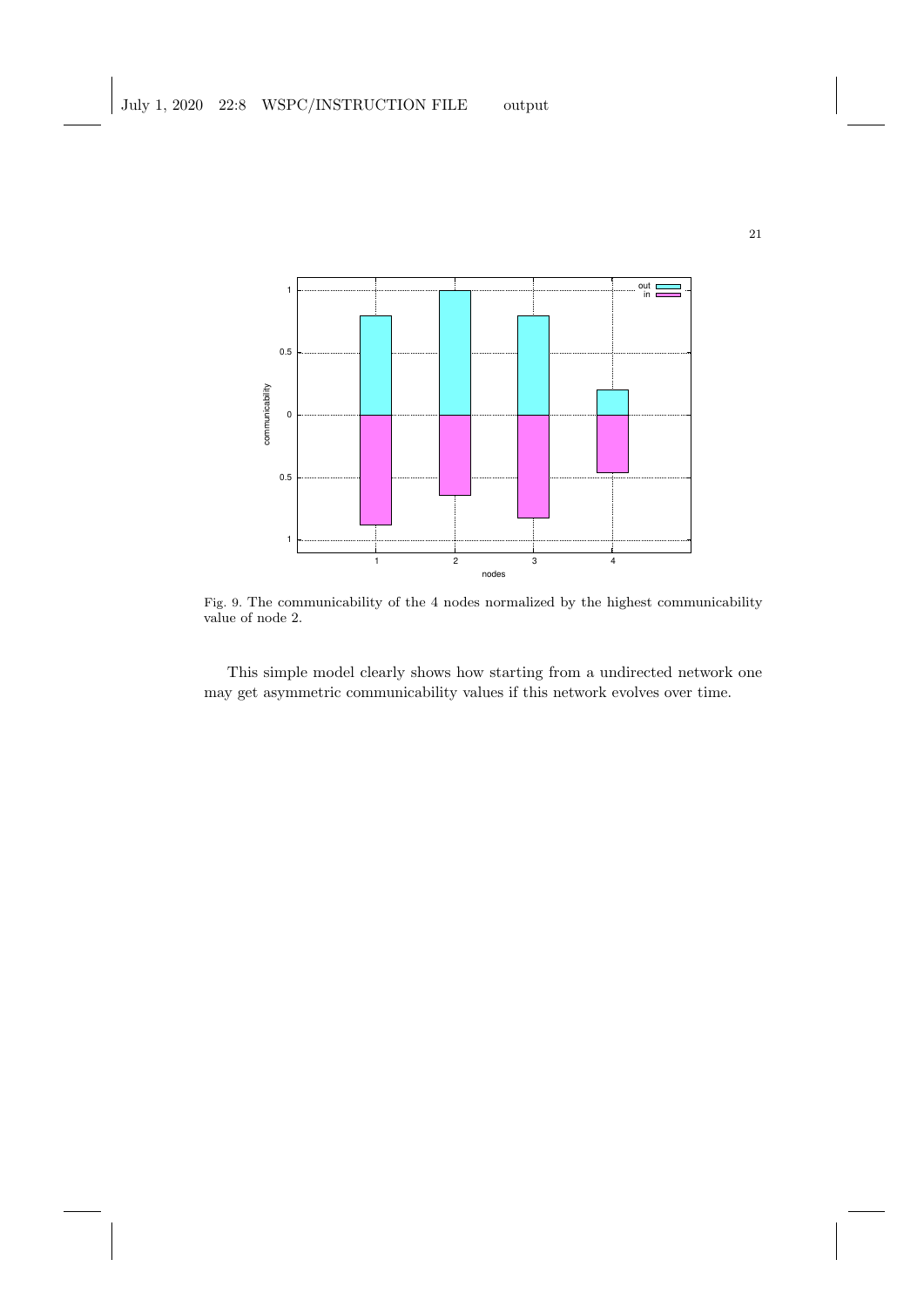#### References

- [1] P.J. Carrington, J. Scott and S. Wasserman (eds.), *Models and Methods in Social Network Analysis*, Cambridge University Press, 2005.
- [2] S. P. Borgatti, A. Mehra, D.J. Brass and G. Labianca, *Network Analysis in the Social Sciences*, Science 323 (2009), pp. 892 - 895.
- [3] S. Wasserman and K. Faust, *Social Network Analysis in the Social and Behavioral Sciences* in *Social Network Analysis: Methods and Applications*, Cambridge University Press, Cambridge, 1994. ISBN 9780521387071.
- [4] P. Bearman, J. Moody and R. Faris, *Networks and History*, Complexity 8 (2002), pp. 61 - 71.
- [5] R.V. Gould, *Uses of networks tools in comparative historical Research* in *Comparative Historical Analysis in the Social Sciences*, J. Mahoney and D. Rueschemeyer eds., Cambridge University Press, Cambridge, 2003, pp. 241 - 269.
- [6] C. Lemercier and C. Zalc, *Quantitative Methods in the Humanities: An Introduction*, University of Virginia Press, Charlottesville, 2019.
- [7] K. Davison, *Early Modern Social Networks: Antecedents, Opportunities, Challenges*, American Historical Review 124 (2019), pp. 456 - 482.
- [8] R. Kenna, M. MacCarron and P. MacCarron, *Math meets Myths: Quantitative Approaches to Ancient Narratives*, Springer, Basel, 2017.
- [9] J. Yose, R. Kenna, M. MacCarron and P. MacCarron, *Network analysis of the Viking Age in Ireland as portrayed in Cogadh Gaedhel re Gallaibh*, Royal Society Open Science 5,1 (2018), p. 1 - 21.
- [10] S.D. Prado, S.R. Dahmen, A.L.C. Bazzan, P. MacCarron and R. Kenna, *Temporal Network Analysis of Literary Texts*, Advances in Complex Systems 19 (2016), 1650005.
- [11] V. Labatut and X. Bost, *Extraction and Analysis of Fictional Character Networks: A Survey*, ACM Computing Surveys (CSUR) 52 (5), 1-40. Preprint arXiv:1907.02704
- [12] C. D'Ignazio and L.F. Klein, *Data Feminism*, The MIT Press, Cambridge MA, 2020.
- [13] Beda Venerabilis, *The Ecclesiastical History of the English People*, J. McClure and R. Collins Eds., Oxford University Press, Oxford, 1969.
- [14] J. Nichoson, *Feminae Gloriosae: Women in the Age of Bede*, in D. Baker (ed.), Medieval Women, Blackwell, Oxford, 1978, pp. 15-29
- [15] S. Hollis, *Anglo-Saxon Women and the Church: sharing a common fate*, Boydell, Woodbridge, 1992.
- [16] C.A. Lees and G.R. Overing, *Birthing Bishops and Fathering Poets: Bede, Hild, and the Relations of Cultural Production*, Exemplaria 6 (1994), pp. 35 - 65
- [17] M. MacCarron, *Royal Marriage and Conversion in Bede's Historia Ecclesiastica Gentis Anglorum*, The Journal of Theological Studies NS 68 (2017), pp. 650 - 670
- [18] E. Estrada and N. Hatano, *Communicability in complex networks*, Phys. Rev. E 77 (2008) 03611
- [19] P. Grindrod, D.J. Higham, M.C. Parsons and E. Estrada, *Communicability across evolving networks* Phys. Rev. E 83 (2011), 046120
- [20] E. Estrada, N. Hatano and M. Benzi, *The physics of communicability in complex networks*, Phys. Rep. 514 (2012), pp. 89 - 119.
- [21] J. Shetty and J. Adibi, Discovering important nodes through graph entropy the case of Enron email database, Proceeding LinkKDD '05 Proceedings of the 3rd international workshop on Link discovery, Chicago, Illinois — August 21 - 25, 2005, 74-81
- [22] T. Qiao, W. Shan and C. Zhou, *How to Identify the Most Powerful Node in Complex Networks? A Novel Entropy Centrality Approach* Entropy (2017) 19, p. 614; https://doi.org/10.3390/e19110614
- [23] Xinbo Ai, *Node Importance Ranking of Complex Networks with Entropy Variation*